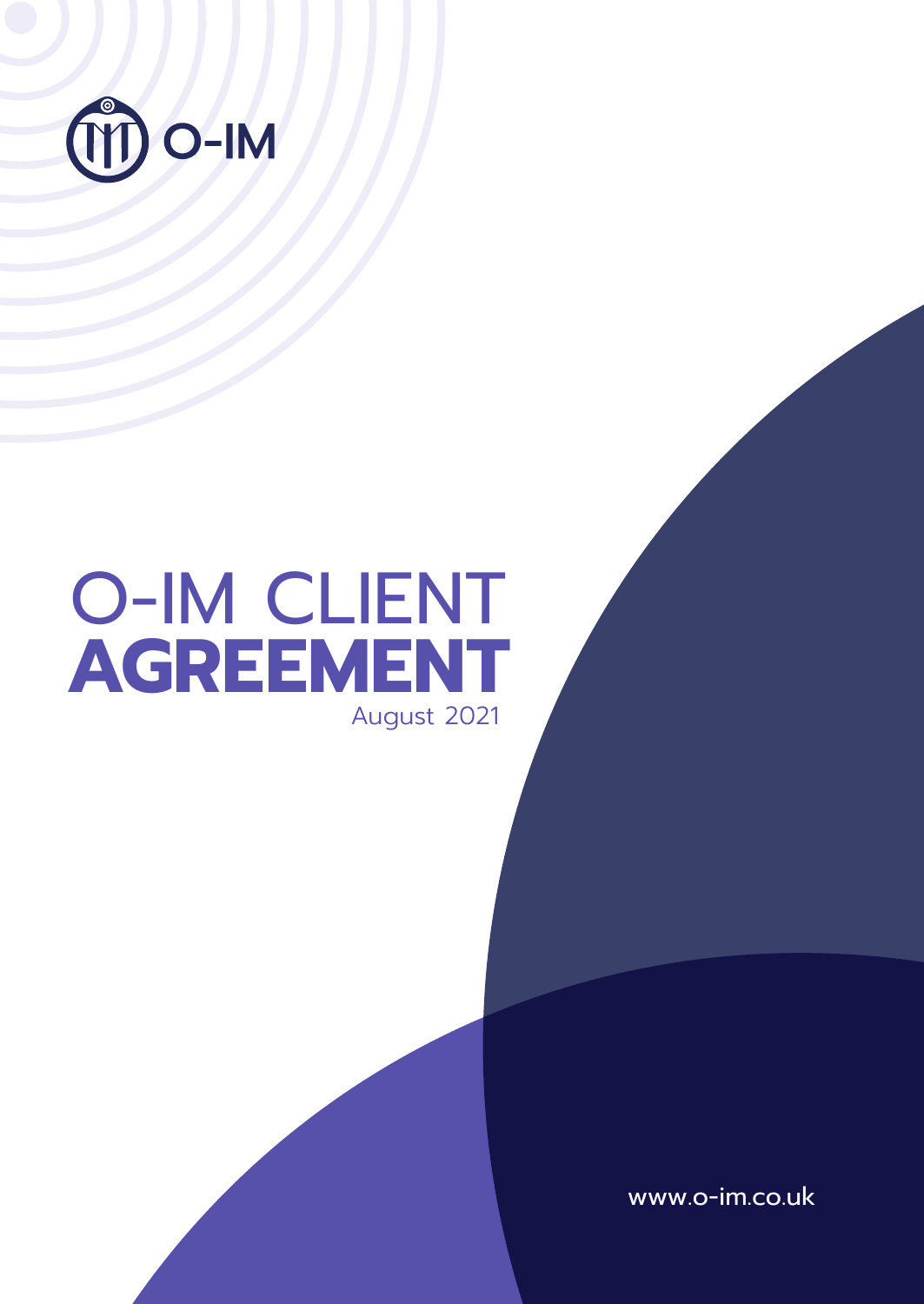## Client Agreement

This Agreement contains important information regarding the services that we will provide to you and, for your own protection, you should read them carefully before accepting them. If you do not understand anything in these Terms and Conditions, please email info@o-im.co.uk and ask for

further information.

O-IM is the trading name of Opulence Investment Management Limited, a company authorised and regulated by the Financial Conduct Authority (reference number 941150) and registered in England and Wales with company registration number 13012247. Registered Office: Kemp House, 160 City Road, London, United Kingdom, EC1V 2NX Contact Numbers: +44 1202 129703 / +44 2031 371813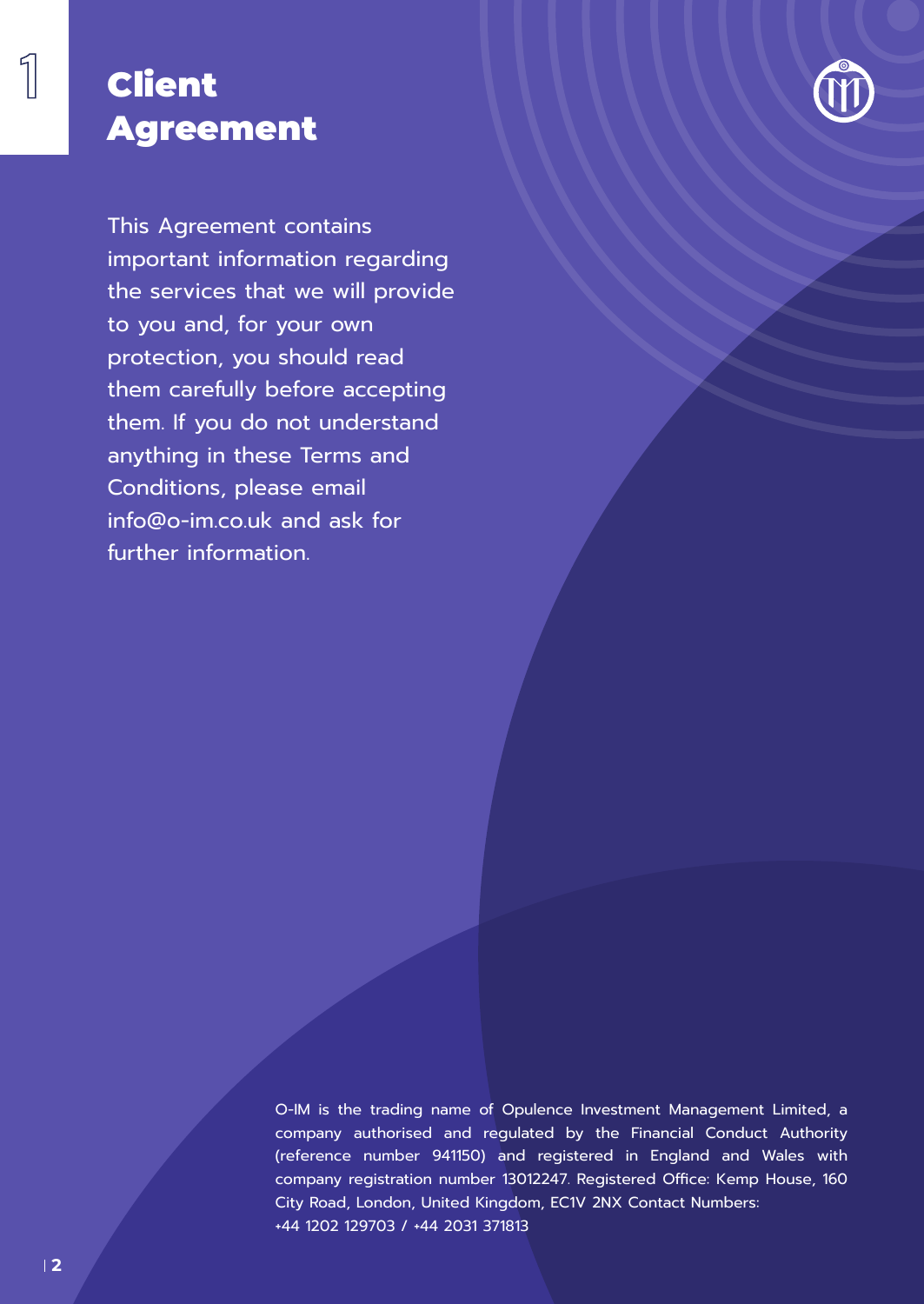### Our Services



- We offer a range of services including fully-fledged discretionary investment management. **a**
- Where we utilise particular investment strategies and products for you, these will be selected based on your personal circumstances, financial goals and objectives, we will consider several factors, including the services you need, the cost of investing, how much risk you are prepared to accept in an investment product and how much of a drop in its value you could withstand i.e., your ability to take risk. **b**
- The areas we can provide expertise on include, but is not limited to, unit trusts, open-ended investment companies, investment trusts, exchange-traded funds, equities, corporate and government bonds, hedge funds, private equity, structured products and various derivatives. Whilst we focus on readily realisable assets for most of our asset selection we will advise if an asset is not readily realisable. All assets that we either include in your portfolio or advise you to purchase have been accepted by our investment committee following our internal due diligence and research process. **c**
- Our initial meeting with you is free of charge and without obligation. **d**
- Where we are acting as a Discretionary Investment Manager (Discretionary, Managed or Bespoke Portfolios) we will agree with you the asset allocation and specific strategy and act under the terms of that agreement. We will execute transactions without agreeing on the specific transaction with you. **e**
- Where we are acting on an advisory (Advised Brokerage) basis, we will agree all portfolio purchases and sales with you prior to execution. We may, at your request, advise on the purchase of less liquid investments on an advisory basis and will inform you of the relevant details at the point of advice. **f**
- Where you choose to hold your assets with us and utilise our Execution-only service, we will not offer specific advice but will continue to assess the **g**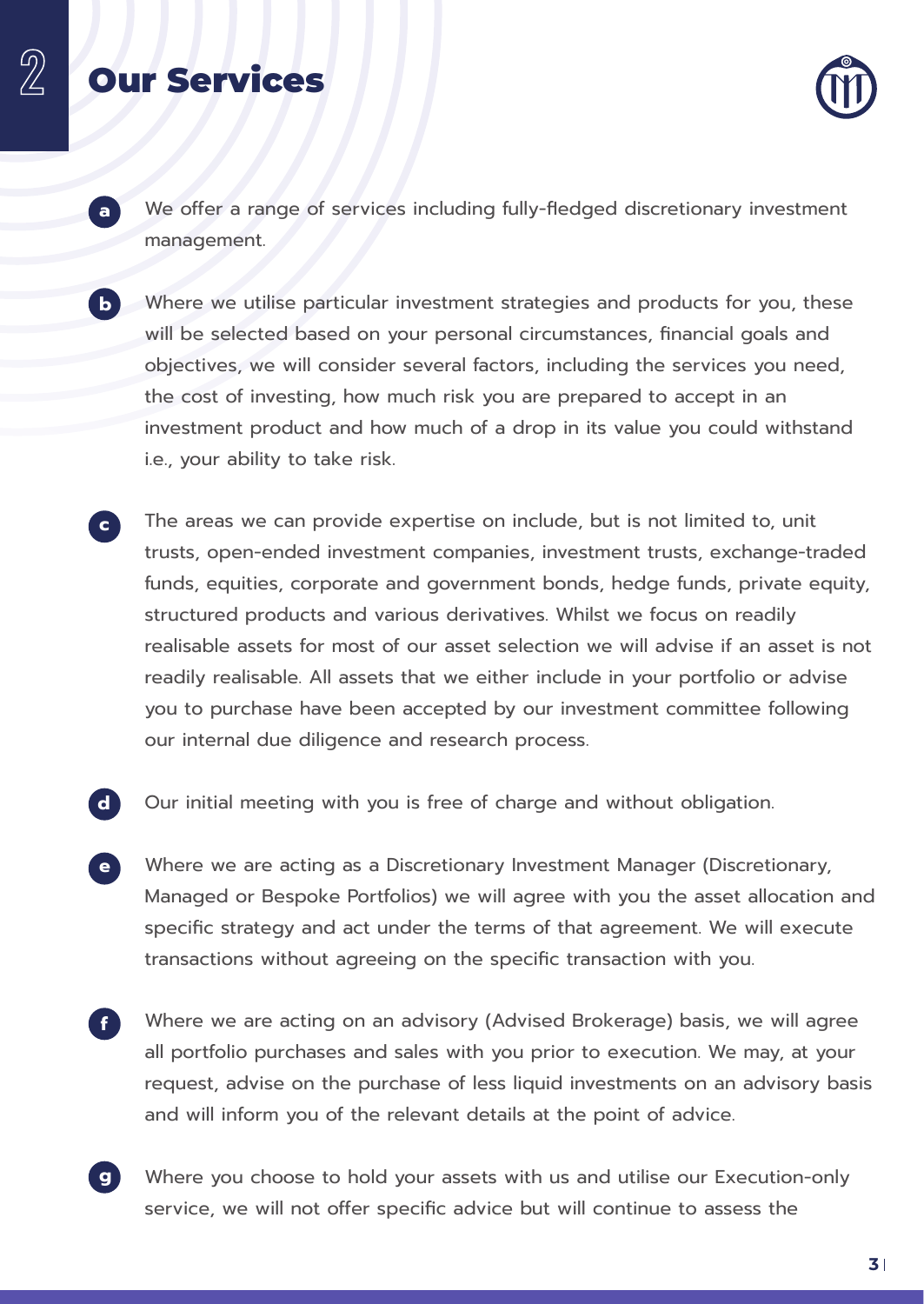appropriateness of the investment you wish to execute. Accounts held on this basis will be duly designated as "Execution Only". We reserve the right to decline to act if we feel the transaction is not appropriate.



**h**

Where clients have existing assets which they wish to transfer to our Discretionary Management Service, these will be reviewed against our criteria to determine whether they will form part of the portfolio under our discretionary management. Where this is not possible, we will agree with you to either:

i. Create a separate brokerage account so that we can report on those assets, but they will not form part of the Investment Mandate for the main portfolio and will not be considered as part of any performance reporting.

ii. Facilitate the selling down of those assets through the Investment Mandate and will be excluded from performance reporting.

### Our Process

We will offer you an initial discussion at our expense during which we will fully describe our services and explain all elements of our service including applicable fees. If you decide to go ahead, we will: **a**

> i. Gather and analyse personal information about you and your needs and objectives. We will consider factors such as your investment time horizon, willingness to take risk, ability to take risk, investment objectives, liquidity needs, and income requirements

ii. Investigate and research the best solution for you based on the information we have gathered

iii. Recommend and discuss the proposed services with you, which may include an asset allocation and any investment restrictions we would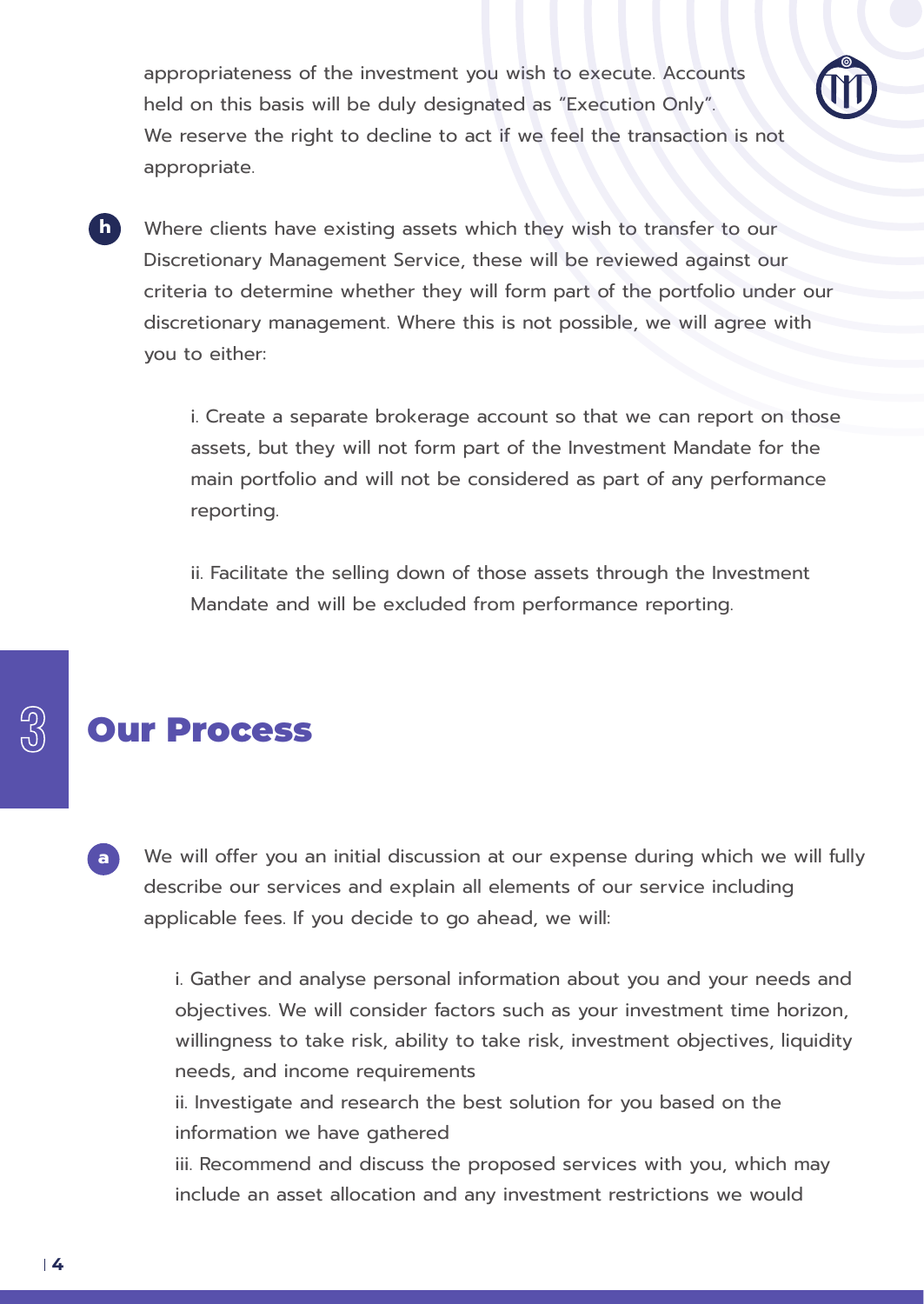

propose to set up on your behalf. If you are a Discretionary Client, you will be presented with an Investment Mandate, and once agreed by you, this will be the basis of our discretionary management. We will also confirm our fees, which are detailed below in the "Fee Schedule". iv. We will provide regular reporting and updates and discuss these with you at regular intervals. Our portal will provide information on demand and provides the ability to 'chat' electronically with your Investment Manager v. Annually, we will review the services we are providing to you and fees that have been paid for our services. We will also confirm our current understanding of your suitability profile.

- **b** We will take all reasonable steps to manage your portfolio with due care and skill. It is your responsibility to keep us informed of any changes in your personal circumstances that might have an impact on how we manage the portfolio, or that may affect our ability to discharge our obligations under this agreement.
- **c** O-IM may at its sole discretion decide whether to exercise voting rights or corporate actions relating to Investments. This may mean that we act in accordance with or against the recommendations of boards or may not vote at all. O-IM will seek to act in accordance with the best interests of its clients when exercising (or not exercising) voting rights or taking up (or not taking up) rights arising on corporate actions.

# Client Classification

**a** Unless we notify you in writing to the contrary, we will treat you as a "retail client". This means that you are afforded the highest level of protection under the regulatory system and should have the right to take a complaint to the Financial Ombudsman Service.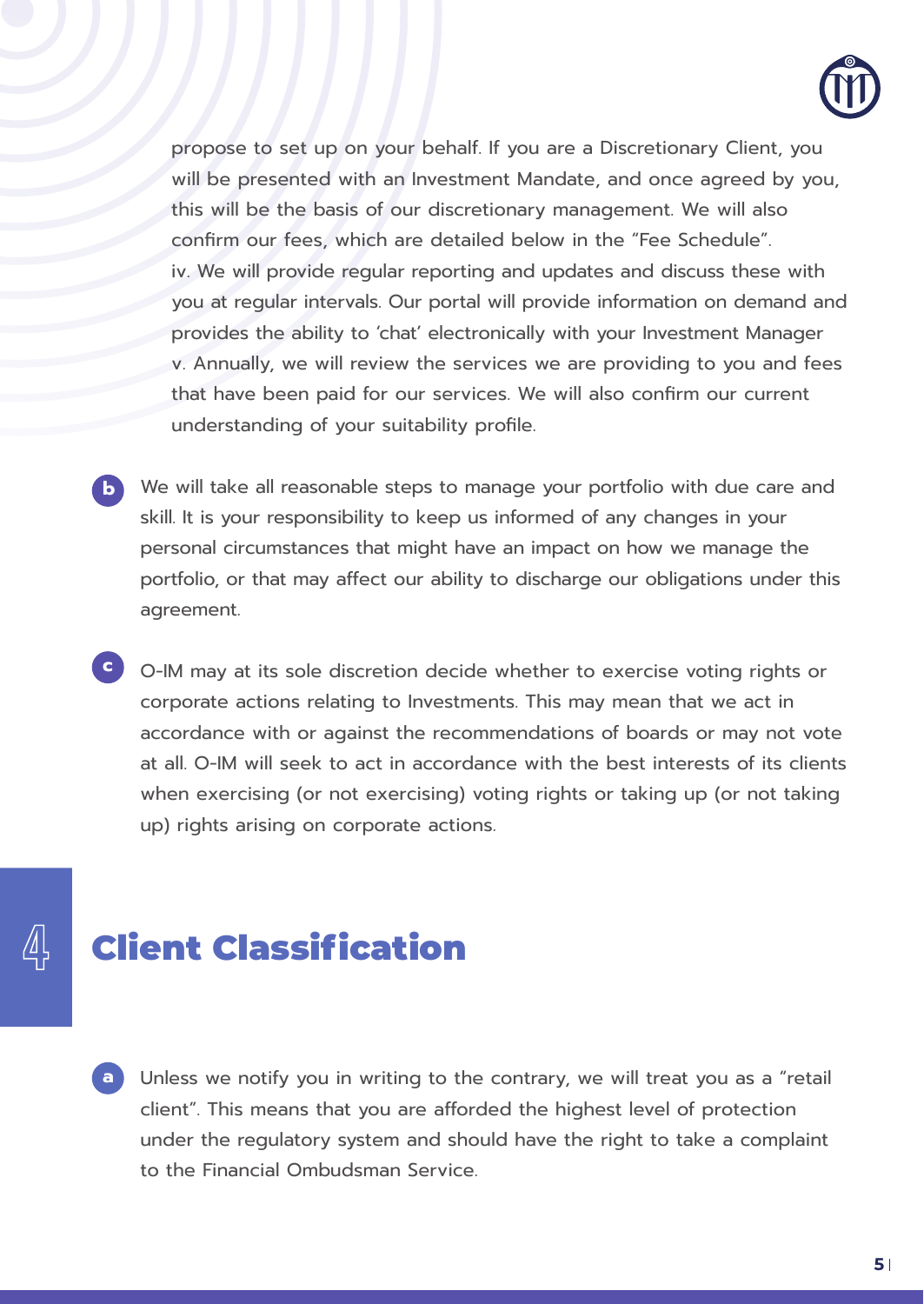# Your Aims and Objectives



- The proposed portfolio structure and investment approach will only be established after we or your financial intermediary have assessed your needs and considered your investment objectives and attitude to any risks that may be involved. We will also consider any restrictions that you wish to place on the type of assets you would be willing to consider. Where you are working with a financial adviser or another professional service provider, we will rely on the information provided by them. Once these points are clear we will provide a written report with an example of the types of holdings a fully invested portfolio with the relevant attitude to risk would hold. **a**
- In normal market conditions we would expect your asset allocation to match your agreed investment mandate within 3 months, but this may take up to 6 months. This will be referred to as the phasing-in period. **b**
- We will keep the holdings in the portfolio that we are managing under review in terms of whether they continue to meet your objectives and risk profile. Any new money invested into your portfolio will be managed on the same basis as the existing funds unless you instruct us otherwise. **c**
- Please be aware that investments can fall as well as rise, and that you may not get back the full amount invested. The price of investments we include in the portfolio will fluctuate as a result of movements in the financial markets and other economic factors outside our control. Past performance is not to be treated as a guide to future performance. Specific warnings relevant to the asset classes and investment strategies we recommend will be confirmed to you in your suitability report. **d**
- Neither O-IM Ltd nor its employees are qualified to render legal, tax, accounting, or financial planning advice, or to prepare any legal or accounting documents. It is hereby understood and agreed that the onus is on you the client to refer to a solicitor or accountant on any point of law or accountancy, inclusive of tax arrangements and pension transfers, that may arise while in discussion with us. **e**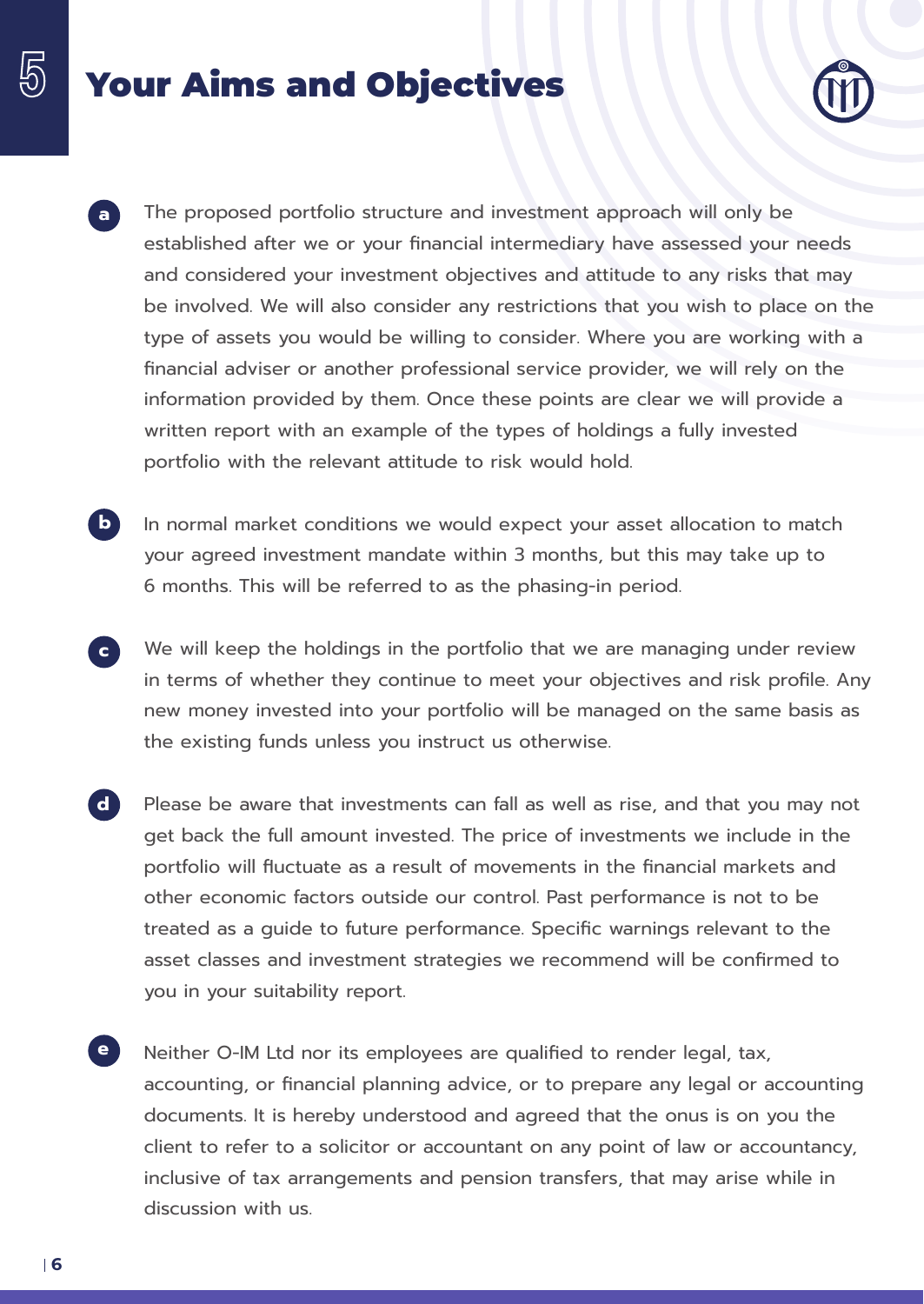### Clients Instructions



- To ensure security, we ask that any instructions are provided in writing, including email, from an address (digital or physical) we have on our records, via our secured web service or our secure mobile application. We may contact you before acting on your instruction if we feel it is in your best interests to do so. We will also accept instruction through one of our recorded telephone lines but will seek to confirm this in writing as soon as practicably possible and in your best interest. We will not be obliged to act on any instruction and we will not act on any instruction where it is illegal or against any relevant rule or regulation to do so. Where we do act on your instructions we will do so as soon as reasonably practicable once we have received them. **a**
- If you decline to give relevant information this may impact on the suitability of the investment strategy we implement on your behalf and, in some situations, we may decline to manage investments on your behalf. You should notify us of changes in your circumstances or objectives so that we can maintain an appropriate investment style for your portfolio. **b**
- Our agreement comes into effect when you sign it, and the Contracts (Rights of Third Parties) Act 1999 shall not apply. In doing so, you warrant that you are entitled to the assets being invested and can provide instructions without the need for the approval of a third party. This agreement shall be construed in accordance with English Law and the parties shall submit to the exclusive jurisdiction of the English Courts. **c**

## Amending this Agreement

**a** You or we may terminate this agreement at any time, without penalty. Notice of this termination must be given in writing and will take effect from the date of receipt. Termination is without prejudice to any transactions already initiated which will be completed according to these terms of business unless otherwise agreed in writing. You will be liable to pay for any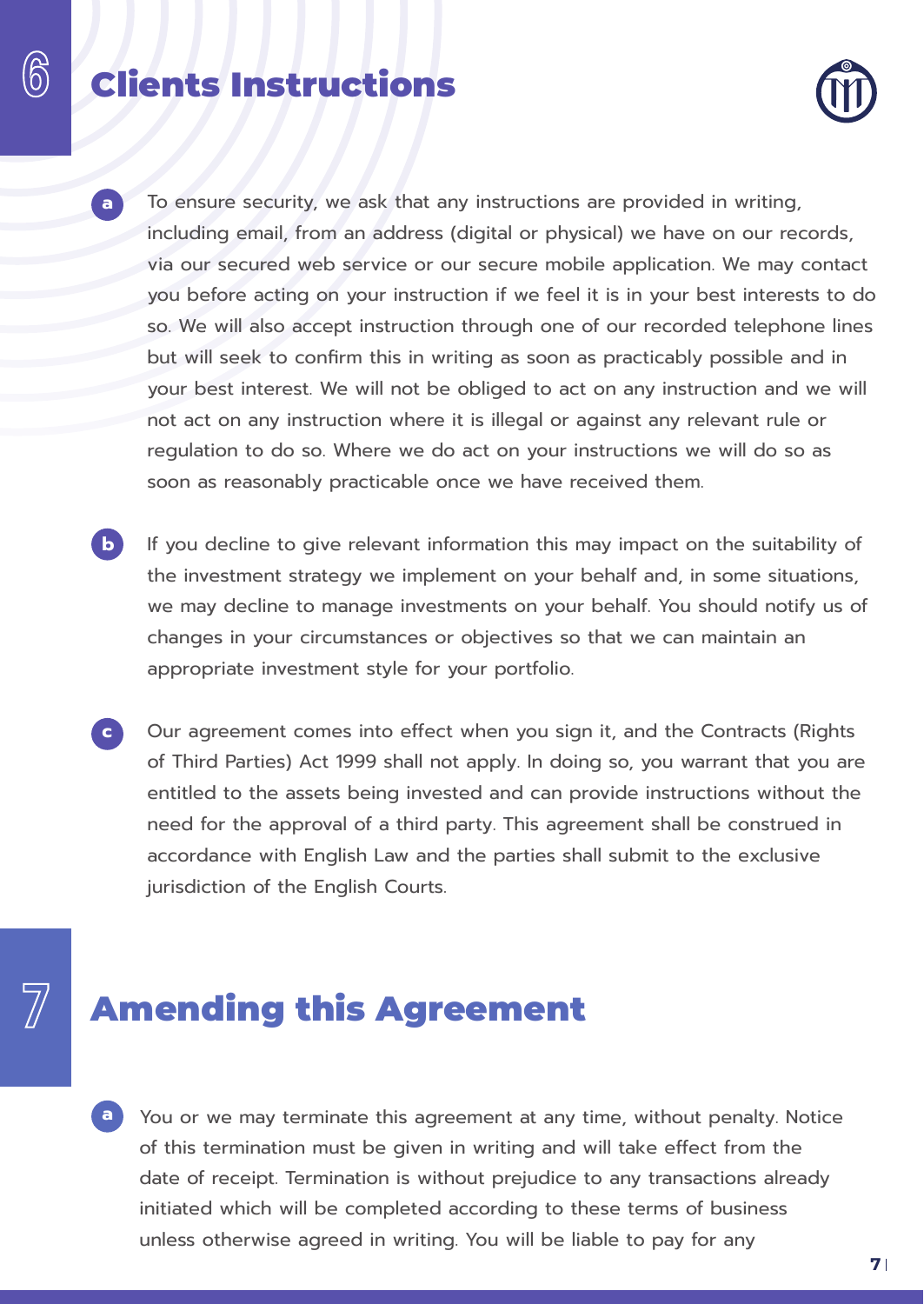

transactions made prior to termination and any fees outstanding, if applicable. As part of your instructions, you will need to tell us whether the assets held in your portfolio are to be transferred elsewhere or are to be sold. Dealing or re-registration costs may be incurred, and we will inform you of these before action is taken.

**b**

Any ongoing service we provide is optional and as above you can stop our ongoing charge and cancel the agreement by writing to us, at any time.

We may amend this agreement by giving you 10 business days' notice by **c** email or post as set out in the initial application. If we are required to amend this agreement for reasons of compliance with the FCA Rules, or any other applicable law or regulation, we may do so with immediate effect.

### Cancellation Rights

**a** Once you have instructed us to proceed you may change your mind at any time. However, you may have to pay for any loss reasonably incurred in cancelling, which is caused by market movements. This means that in some circumstances you may not get back the full amount invested if you cancel the contract with O-IM.

## Conflicts of Interest

**a** We endeavour always to act in the best interests of our clients. However, circumstances can arise where we, or one of our other clients, may have some form of interest in business being transacted for you. If this happens or we become aware that our interests or those of another client conflicts with your interests, we will write to you and obtain your consent before we carry out the relevant instructions, detailing steps we will take to ensure fair treatment.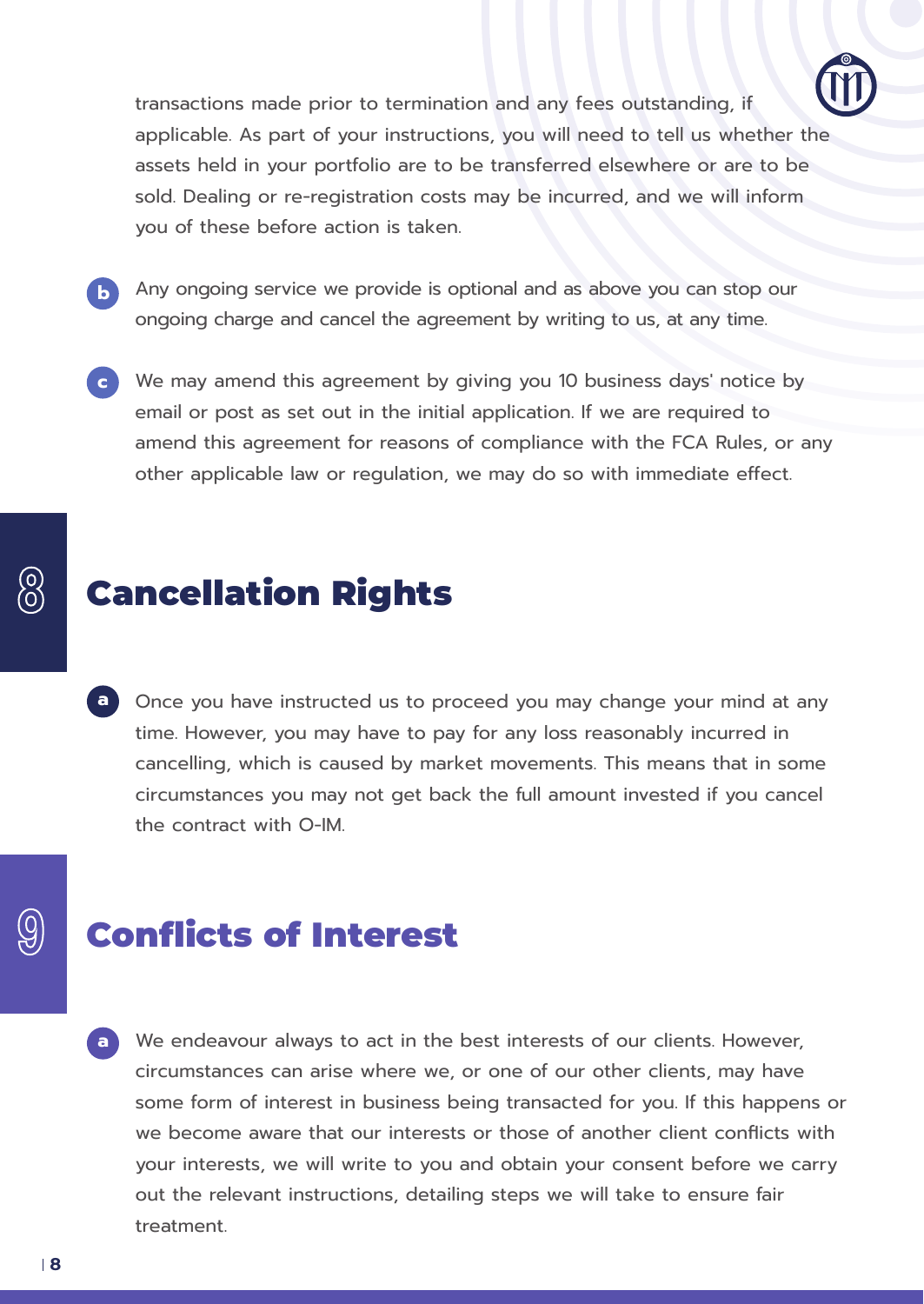# Regulation and Protection

**a**



Our main business is advising on and managing investments. You can check our full list of permitted business on the FCA's Register by visiting the FCA's website

http://www.fca.org.uk/firms/systems-reporting/register/search/financial-services -firms or by contacting the FCA on 0800 111 6768.

- We are duty-bound to comply with all regulatory requirements that are imposed upon us, and this includes our commitment to 'Treating Customers Fairly'. All our employees and representatives are held to our high internal standards and these standards are monitored regularly. **b**
- If you are dissatisfied with the service we are providing, you may be entitled to make a complaint. We have a complaints procedure that is available on request. If you wish to register a complaint, please contact us; **c**

**In writing:** Carl Stelfox, Chief Compliance Officer – compliance@o-im.co.uk **On phone:** To your designated Investment Manager who is trained to follow our internal complaints procedure

- For your further protection if you cannot settle your complaint with us, you may be entitled to refer it to the Financial Ombudsman Service ('FOS') at https://www.financial-ombudsman.org.uk/. Please be assured we treat complaints very seriously. **d**
- We are covered by the Financial Services Compensation Scheme ('FSCS'). You may be entitled to compensation from the scheme if we cannot meet our obligations. This depends on the type of business and the circumstances of the claim; **e**

**Investments -** most types of investment business are covered up to a maximum of £85,000.

More information about compensation scheme arrangements is available from the FSCS at www.fscs.org.uk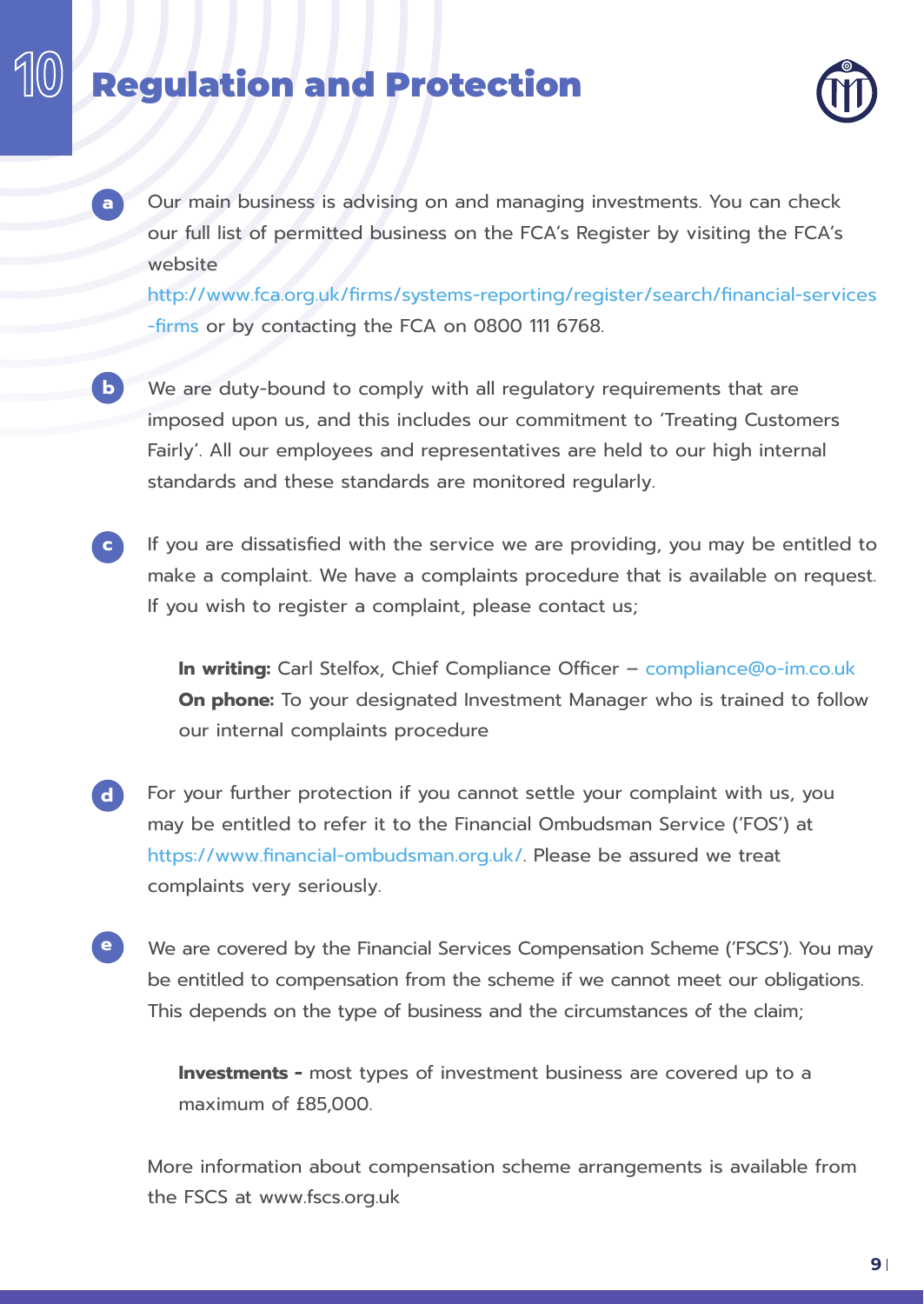# Anti-Money Laundering



We are required by anti-money laundering regulations to verify all clients' identity, to obtain information as to the purpose and nature of the business we conduct on their behalf, and to ensure the information we hold is up to date. For this purpose, we may use electronic identity verification systems and may conduct checks from time to time during our relationship, not just at the beginning. Agencies may note searches, which can be shared with other firms to prevent fraud. We may also ask for original documents which we will record to meet our Anti-Money Laundering obligations. **a**

# Communications

- We will communicate with you in English, both verbally and in writing. We may communicate with you at any time. If because of any unsolicited communication from us, you enter into any investment transaction you will not have the right under Section 30 of the Financial Services and Markets Act 2000 ("FSMA") to treat such investment transaction as unenforceable. **a**
- We may act on any instruction or other notification which we believe in good faith is from you without carrying out any further checks or investigations. We will not be liable for following an instruction or notification which is not in fact genuine or for not following or for investigating further any instruction or notification we believe may not be genuine. We will not be liable for any error of transmission or misunderstanding, or for the fraud of any other party (except in the case of our negligence, wilful default or fraud). We are not obliged to acknowledge receipt of your instructions. **b**
- We will send all notices, information and other correspondence to you using the secure web portal, email or postal address set out in the initial application until you inform us otherwise. **c**

11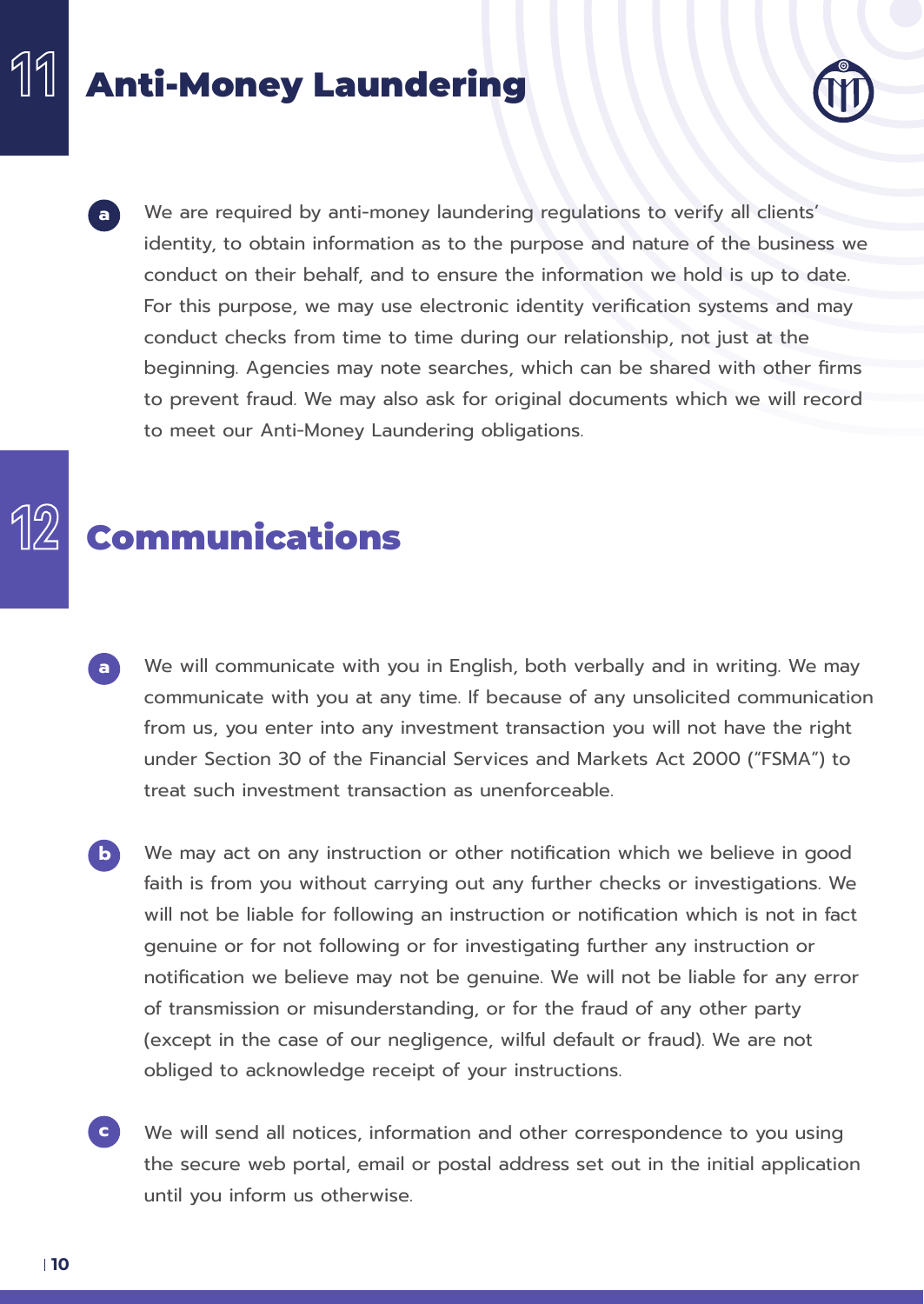We cannot guarantee that electronic communications will be successfully delivered, or that they will be secure and virus free. We will not be liable for any loss, damage, expense, harm or inconvenience caused as a result of an email being lost, delayed, intercepted, corrupted or otherwise altered, or for failing to be delivered for any reason beyond our reasonable control.

## Reporting

**d**

We will provide portfolio valuation reports to you regularly and you can view the current composition of your account(s) through our portal at any time. Reporting will typically be sent via electronic means only but postal copies can be sent upon request. **a**

# Execution

Unless otherwise expressly agreed in advance in writing, we may deal on any markets or exchanges and with any counterparties that we believe provide the best outcome reasonably available. All transactions will be carried out in accordance with the rules and regulations of the relevant market or exchange, and we may take any steps as may be required or permitted by such rules and regulations and/or by appropriate market practice. **a**

## Client Money

O-IM Ltd is permitted to control Client Money but we are not permitted to hold Client Money and we cannot accept a cheque made out to us (unless it is in respect of an item for which we have sent you an invoice) or handle cash. **a**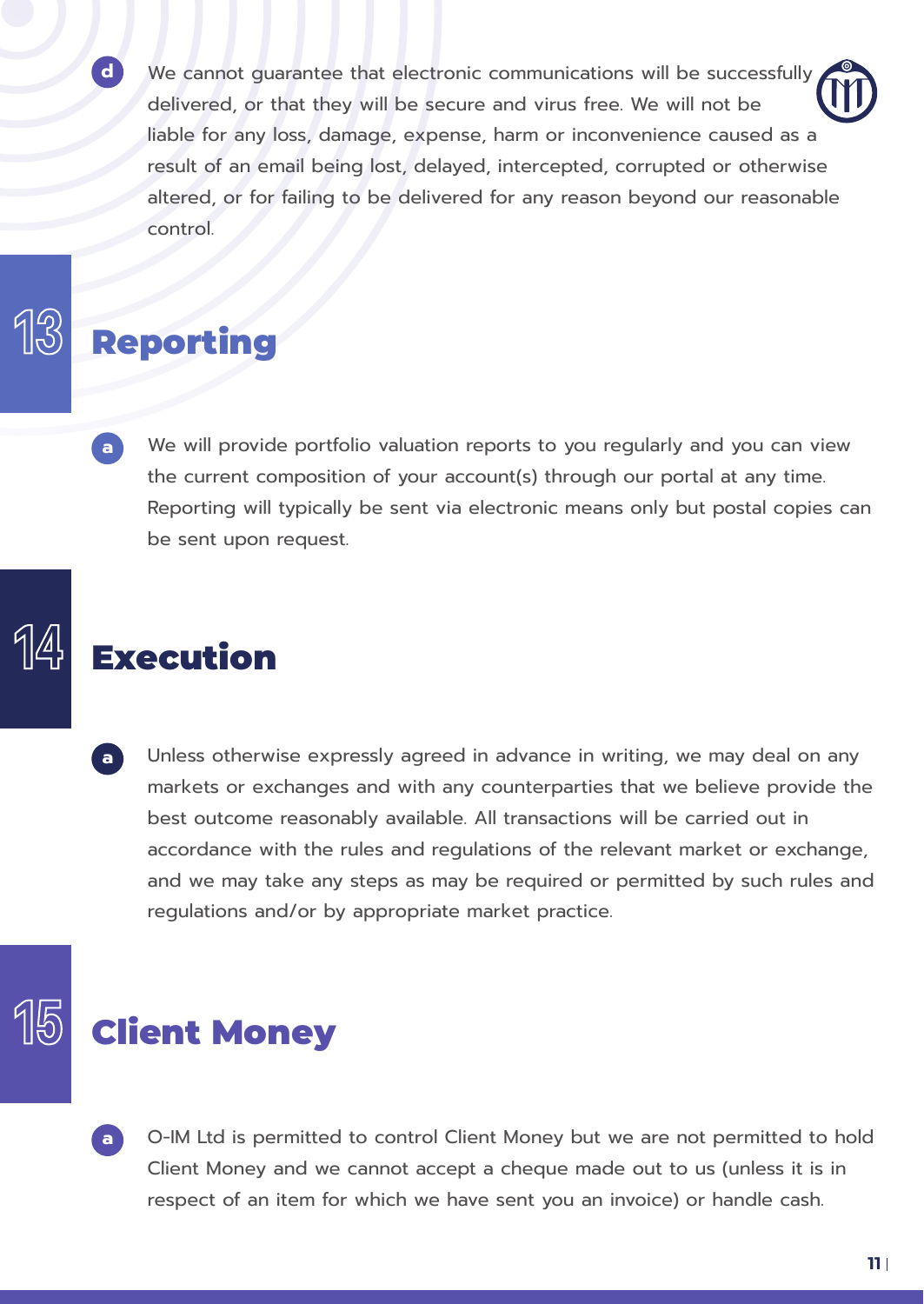# Custody and Nominee



- We work with several independent third-party custodians who provide dealing, settlement, and custody services, and their terms are available on request. Your investments will normally be registered in the name of the custodian's nominee and may be pooled with the assets of other clients. You will, of course, remain the beneficial owner of the assets and they will be separately identified from the assets of any other client and from O-IM Ltd. As a result, you will not get documentation showing your ownership of each asset. This means that your entitlements may not be separately identifiable or certificated; you would not have a claim against a specific sum in a specific account but rather against the client money pool in general. **a**
- We have carried out due diligence checks on the custodian we work with and believe that they will provide the service you deserve, however, we reserve the right to change them without notice to our clients should our opinion be that circumstances have changed. We will not be responsible for the acts, omissions, default, or insolvency of a custodian or its nominee except where such a default is caused by negligence on our part. **b**
- Our periodic valuations will show the assets held on your behalf and will track the sales and purchases so that you can see the changes in your portfolio over time. These valuations will also show cash flows from activities like additional investments made by you, fees, sales, purchases, dividends and interest. **c**

# **Liability**

Where loss, damages, or costs suffered or incurred by you are the direct result of our actions amounting to gross negligence, wilful default, fraud, and/or deliberate and wilful breach of any duties which we owe you under FSMA or FCA Rules then we will accept responsibility and act promptly to rectify the situation. We will not be liable for any other losses, damages or costs suffered or incurred by you. **a**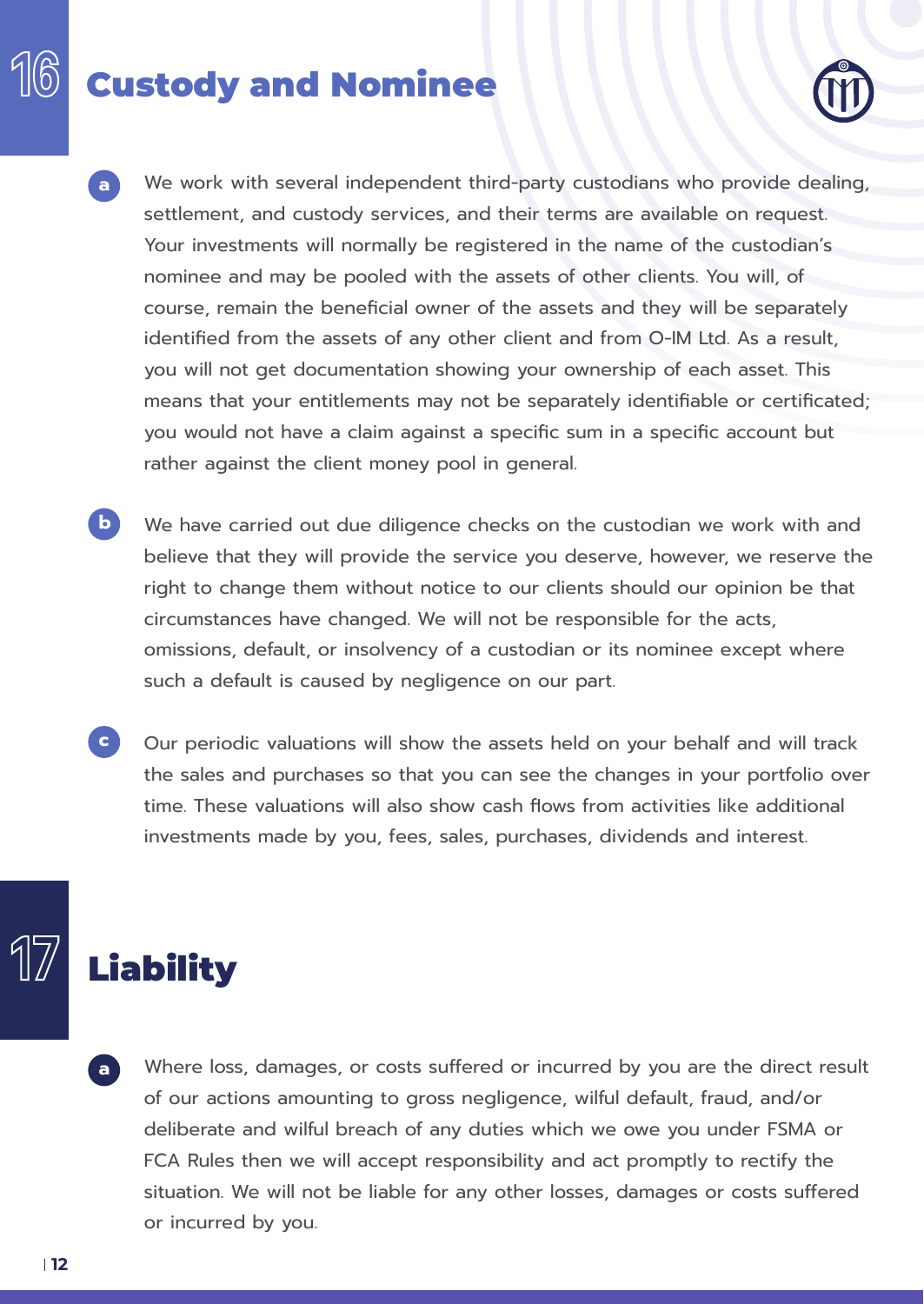# **Indemnity**



You will indemnify us against any liability, cost, expense, loss, or any damage incurred by us (including but not limited to professional advisors' fees) arising from your breach of this Agreement, negligence, wilful default or fraud.

### Death

**a**

**a** Where we are informed that a sole account holder has passed away, we will continue to manage the portfolio according to the mandate and until we are instructed otherwise by your Personal Representatives. Where an account is held jointly, we will maintain the mandate until told otherwise. We will co-operate with personal representatives in these situations and provide valuations to assist in their responsibilities. Documentary evidence will be required before the portfolio can be liquidated or transferred.

### Best Execution

- **a** We are dedicated to treating our clients fairly and adhere to our obligations under the EU Markets in Financial Instruments Directive ("MiFID") to undertake orders without disadvantaging our clients. We will take reasonable steps to obtain the best possible result for you by considering not only price but also costs, speed, likelihood of execution and settlement, size, nature or any other consideration relevant to the execution of the order.
- **b** We have developed and regularly review procedures with our execution venue for asset transactions so that we can achieve order execution obligations and that orders have been fulfilled according to the principle of best execution.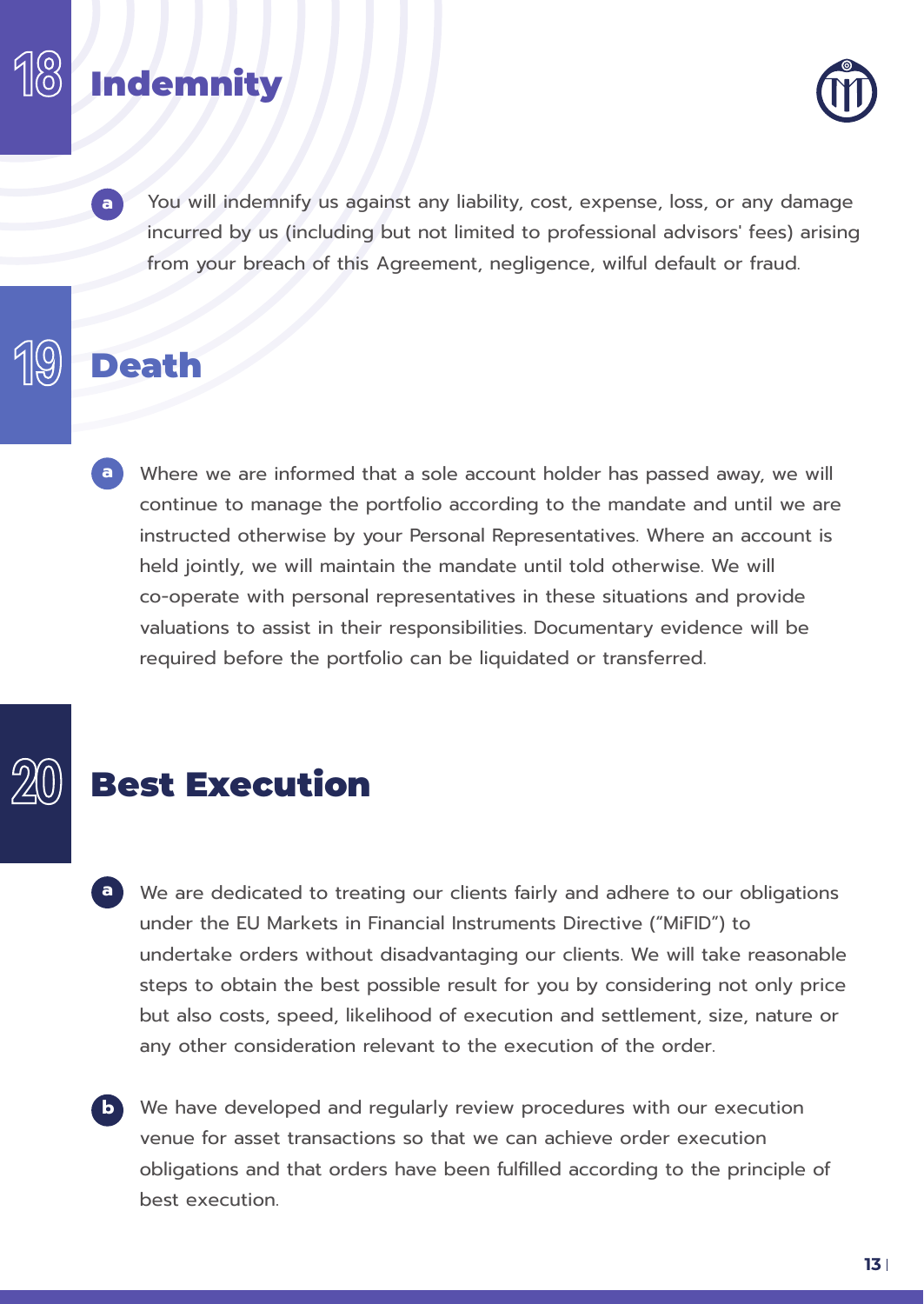- The factors considered by our execution venues include price, stock liquidity, ability to deal on more than one market, trading systems and any specific conditions attached to the order by us as your investment manager. We, therefore, anticipate that best execution will be attained for you, however particular order conditions may arise restricting the achievement of best execution. In this situation we will advise you accordingly.
- Our execution venues will execute the order as soon as reasonably practicable unless any delay will better serve our clients' interests. Orders will be transacted in the same order as they were received unless specific orders have conditions attached which may alter the order of priority. **d**

### Investment and Risk Disclosures

- We cannot cover all risks in a brief, readable format, nor predict all future market events. However, please be aware of the following: **a**
	- **a.** The value of investments may go down as well as up;
	- **b.** Past performance is not an indicator of future performance;
	- **c.** You are not certain to make a profit;
	- **d.** The value of investments and the income from them may fluctuate significantly;

**e.** Investments in non-UK assets may be impacted by currency movements;

- **f.** Taxation legislation and reliefs, including HMRC practice, may be subject to change.
- Additional specific risks associated with investing in shares include:
	- **a.** Dividends are not guaranteed;
	- **b.** Companies may go bankrupt rendering the original investment valueless; **c.** If there is no recognised market for shares, then these may be difficult to sell and accurate information about their value may be hard to obtain;

**b**

**c**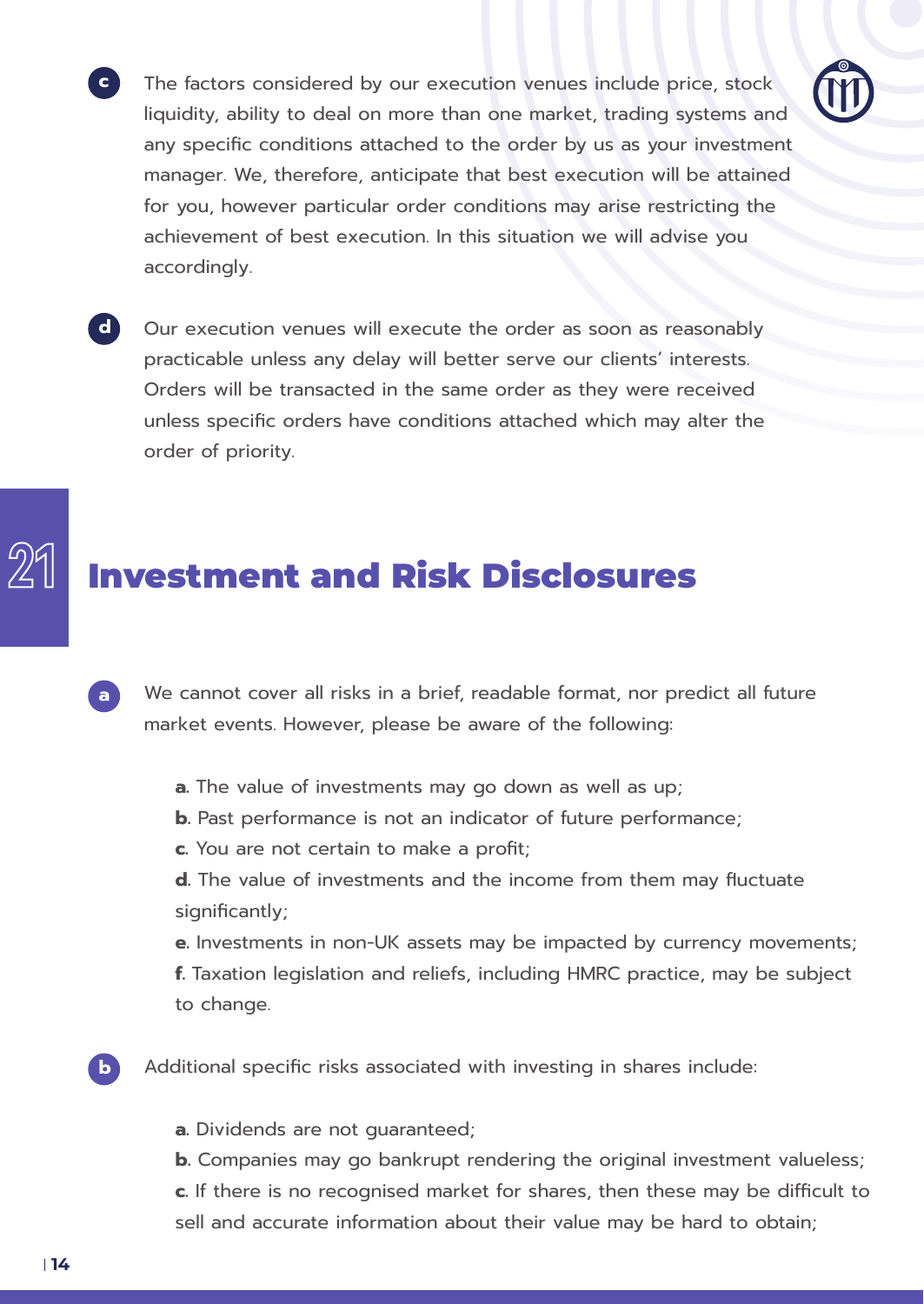**d.** Smaller company investments may be difficult to sell if there is little liquidity in the market for such shares and there may be substantial differences between the buying price and the selling price;

**e.** Shares on overseas markets may involve different risks to the UK.

Additional specific risks associated with investing in fixed interest include:

**c**

**a.** There are few recognised markets in such securities, as the trading is between the issuers, their brokers, and the banks and securities houses making a market in the securities;

**b.** Securities issued by overseas bodies may involve different risks to the UK.

**c.** Capital may be lost whether held to maturity or in the event of default of the issuer;

**d.** There is a risk of capital erosion in real terms over time because of inflation.

**e.** The value of fixed income securities may fall as well as rise due to market movements;

**f.** Compensation may not be available at all or to the entire extent of deposits made with banks that subsequently default.

- O-IM will not be using unregulated collectives, nor private shares in its **d** portfolio construction unless otherwise agreed with you.
- Additional specific risks associated with investing in regulated collective investment funds include: **e**

**a.** There are no recognised markets for collective investment funds as units/shares are issued and redeemed by the managers/operators/administrators of the funds;

**b.** Funds may be valued for pricing and dealing purposes either daily, weekly, fortnightly, monthly or even less frequently by the managers/operators/administrators;

**c.** The prices of the underlying investments of the funds will vary according to the markets on which these are listed or traded;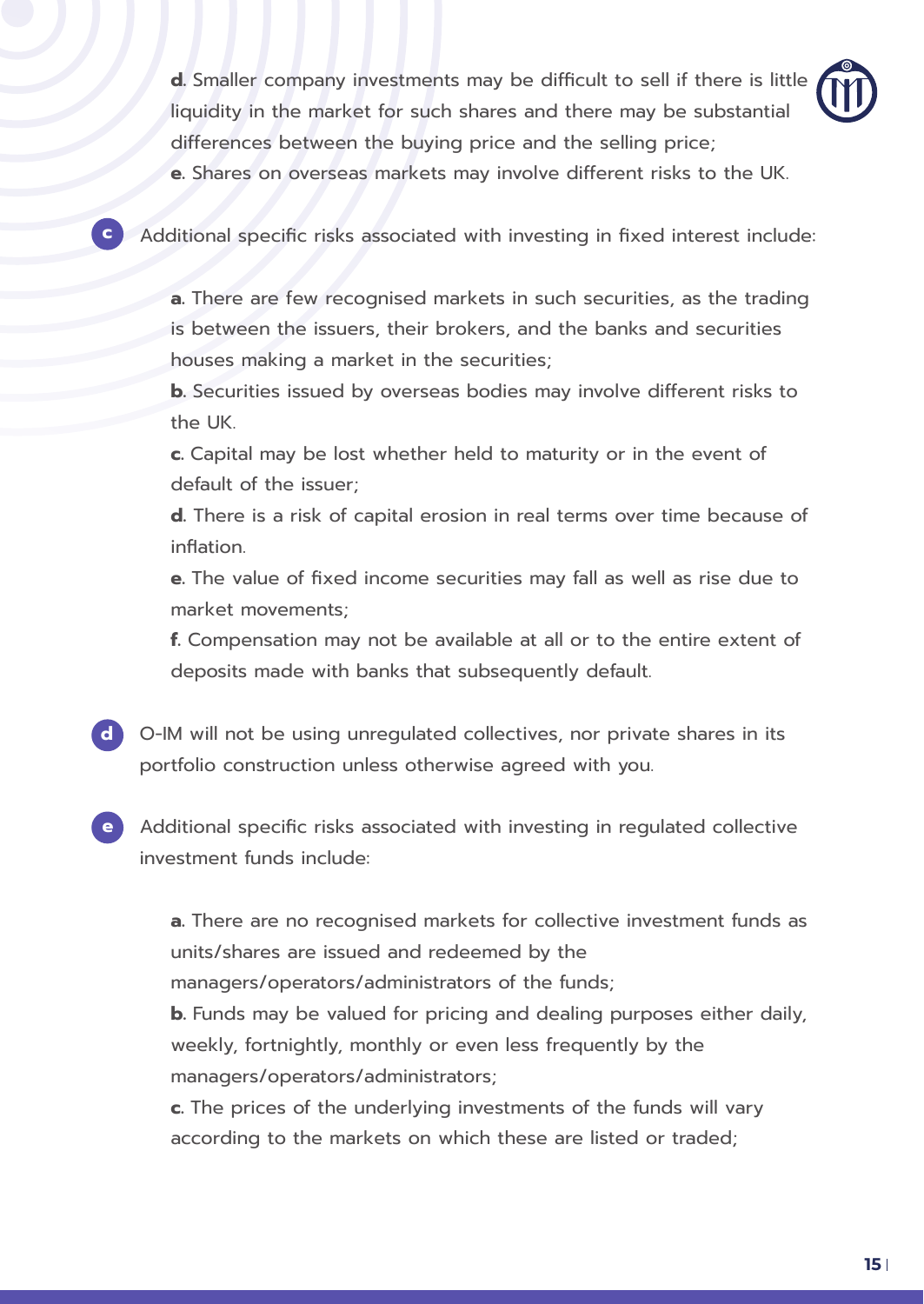- All information we use when selecting an investment is publicly available information. Whilst we use advanced tools to access information, we are reliant on this information being accurate when making decisions. Accounting practices can differ between companies and countries and errors when identified can have a material impact on the value of an investment. We do not accept liability where we have relied on information that we believed to be accurate and has been obtained from a credible source.
- O-IM will make available a full "Glossary" which will seek to detail the **g** risk attributes of investments and other defined terms that we will regularly use. This "Glossary" is for educational purposes only.

# Stabilisation

**f**

Stabilisation is a technique used to artificially maintain the price of a security during the period when a new issue of securities is sold to the public. There are rules a 'Stabilisation Manager' must follow in order to be able to buy back shares e.g., those allotted to institutions, which have decided not to keep them. By creating a market, the price may be kept at a higher level than it would otherwise be during the period of stabilisation. We will endeavour not to take part in stabilisation but securities that are purchased may be subject to stabilisation. **a**

### Leverage

We may include securities, including investment trusts, which may use borrowing (leverage) as an investment strategy. When this works well it increases the returns on an investment but movements in the price of such securities tend to be more volatile than those in the underlying investments and a sufficiently large fall could result in the loss of the amount invested. **a**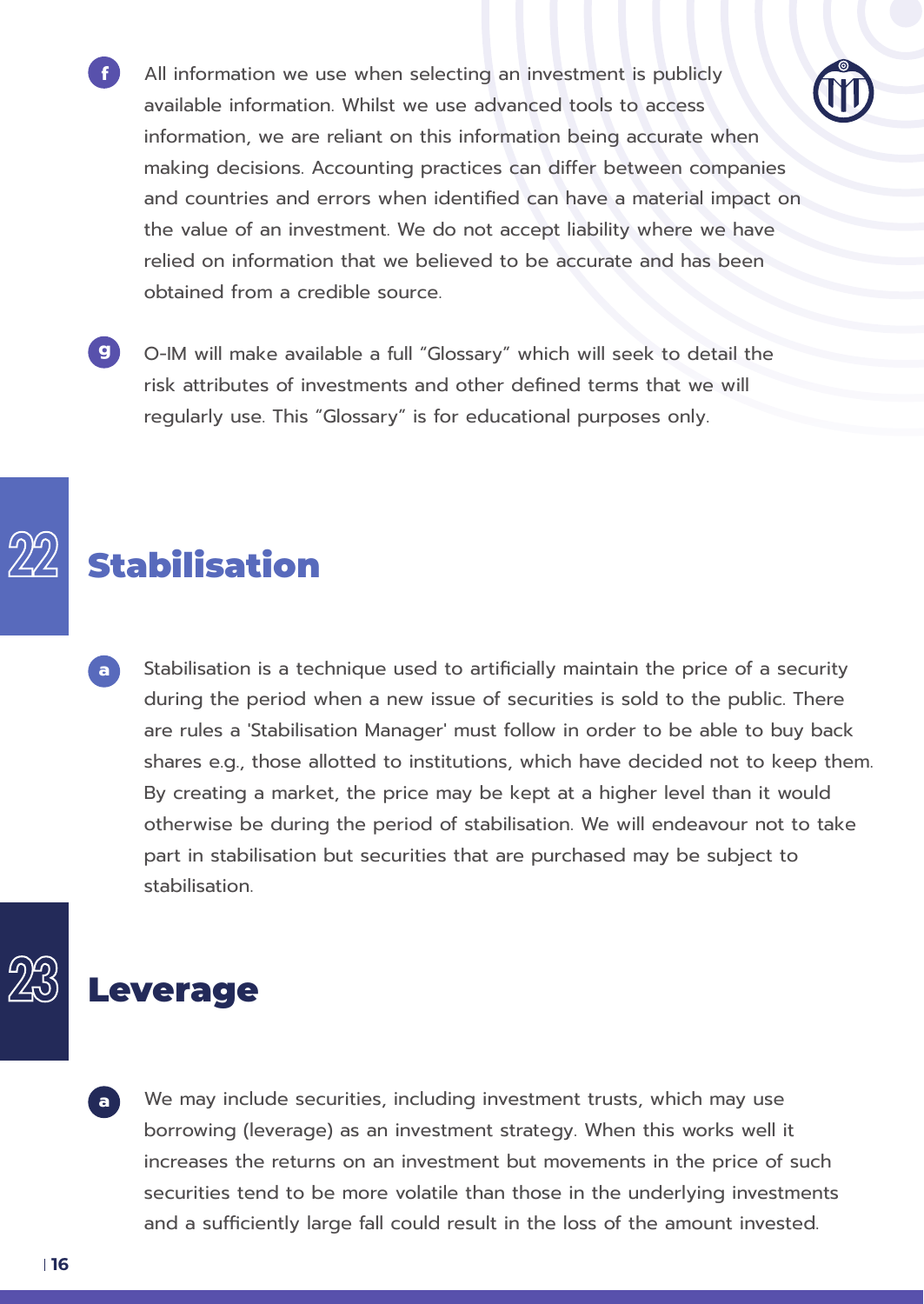# Discretionary Manager Risk



- As a discretionary investment manager, we select individual assets in accordance with the agreed Investment Mandate which will be subject to one of seven risk profiles. As a result, those portfolios and their performance will be specific, even when compared to a portfolio with a broadly similar mandate. We measure on at least a quarterly basis the asset allocation deviation and outperformance/underperformance of all portfolios relative to each, and to comparative industry benchmarks to ensure that the distribution of customer returns is within acceptable ranges. However, you should be aware that because of individual manager discretion within the investment team the bespoke portfolios may outperform or underperform the relevant model. **a**
- Portfolio purchase and sale decisions during the tax year are determined through our investment process and as a result, may not reflect your individual taxation situation. This may result in a liability to capital gains tax at the end of any given tax year. You should work with your other professional advisers to ensure that the annual tax information we provide is used appropriately. **b**



# Fee Schedule

- Following our initial discussion, which is at our expense, should you decide to go ahead, there is a cost for our services. All fees are represented below as an annual charge. All fees will be calculated and debited monthly from your account(s) and assets may be sold to cover these fees unless otherwise stated. **a**
- We reserve the right to change these rates from time to time and will provide advance notification of any such changes by notification through your portal and/or post. **b**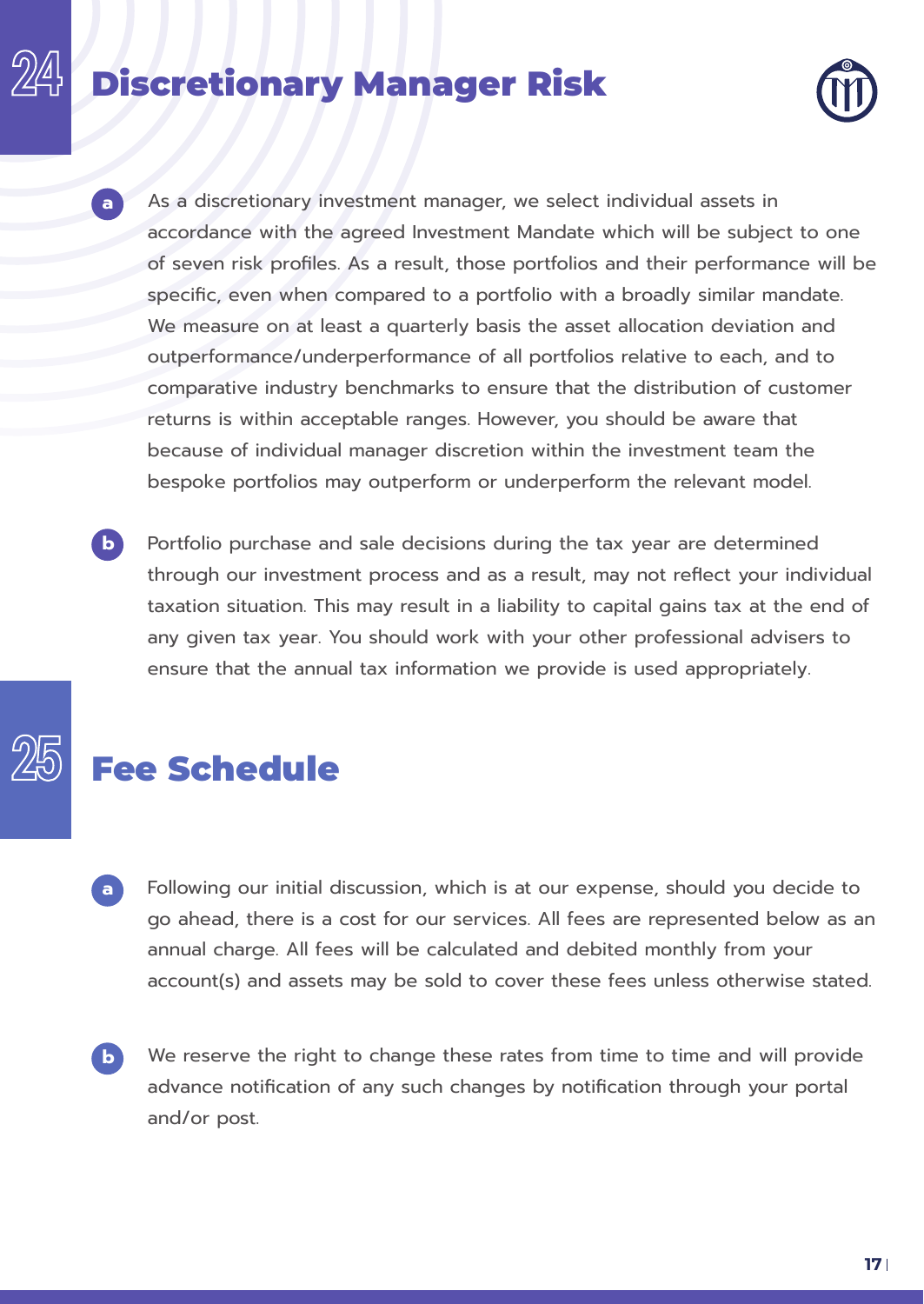# Managed Portfolios



**a** The Initial Charge covers our initial advice, the administration of establishing your accounts, the cost of asset transfers from your existing providers, any costs that arise due to the investment wrapper you hold your investments in (such as a SIPP or ISA) and any other costs involved to have you become a client of O-IM.

> **a.** First 1.0m\* = 1.5% **b.**  $10-2.0m = 0.75%$ **c.** +2.0m = 0.25%

\*We discount the first £1.0m to 0.75% if the initial funding is cash only.

The Initial Charge is tiered and will be charged within 30 days of the account being funded with the initial investment. The charge will also fall due on any subsequent deposits that are equal to or greater than 50% of the initial deposit made within a 6 month period. Additional cash deposits in the same account beyond that period will not attract any charges.

**b** The Ongoing Investment Advice fee covers our ongoing review of your Investment Objectives, regular portfolio reviews with you, our ongoing obligation to assess suitability considering your personal circumstances, access to your personal online portal, on-demand access to review your holdings and having a dedicated Investment Manager assigned to you.

- **a.** First 500k = 0.8%
- **b.**  $500k 2.0m = 0.75%$
- **c.** Over 2.0m = 0.25%

The Discretionary Investment Manager fees considers four main aspects:

**1.** Custody and administration = 0.25%

This covers everything related to the safeguarding and administration of your assets, including any annual costs related to your wrapper and necessary reporting.

**2.** Investment Manager Fee = 0.45-0.95\*%

This covers all fees related to us managing your actual investments such as our internal research, our portfolio construction and transaction fees for any trading activity. The range provided reflects the potential

**c**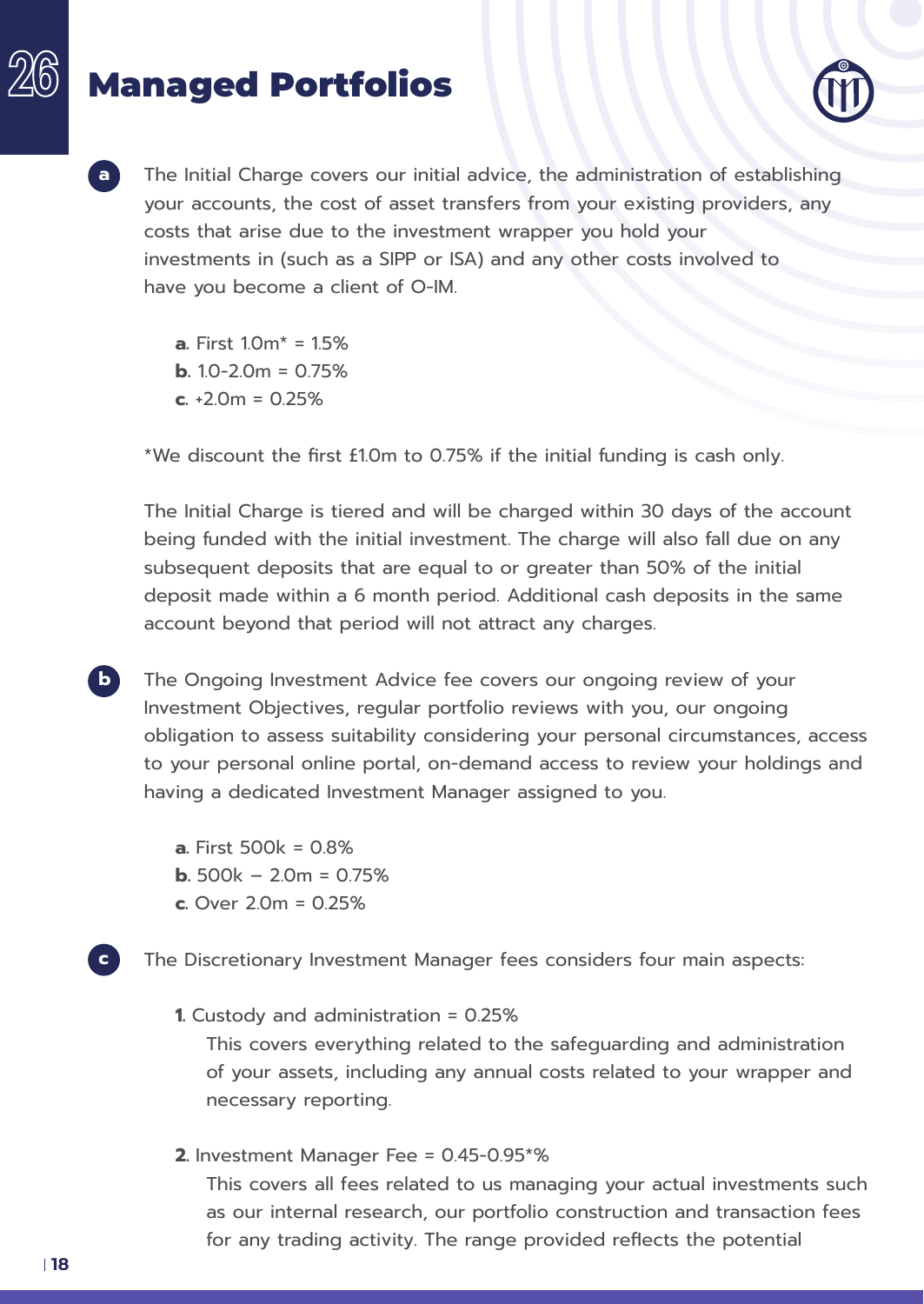differences between model and bespoke portfolios. For some UK securities stamp duty is charged but is not included in this fee but will be reflected in the asset purchase price.



\*To note, the fee may be greater than 0.95% if your investment mandate is particularly complex, but that will be agreed with you in advance.

**3.** Underlying Investment Fees = no greater than 0.50%

This fee is not charged by O-IM directly but is a charge levied by third-party fund managers of any funds that are bought in your portfolio and is reflected in their price. As part of our portfolio construction, we manage these costs so they are not greater than 0.50% and could be less of the portfolio value unless otherwise agreed by you.

**4.** Performance Fees = For a bespoke mandate with a specific objective we give you the option to reduce our Investment Management Fee and apply a performance fee. The performance fee will only fall due if we beat a benchmark that has been agreed with you and considers any fees you have already paid us. We do not apply a performance fee on our risk rated model portfolios.

Our Ongoing Investment Advice Fee and Discretionary Investment Manager Fee is calculated as a percentage of your assets and so the figure you pay monthly will fluctuate as the value of your assets change.

## Advised Brokerage:



**d**

### Annual Fee = £1,995

i. The annual fee covers any costs that arise for maintaining your account with us, such as but not limited to, the wrapper the assets are held in, online access to your account and research materials that will be provided to you. Holding your assets in an offshore or onshore bond may attract additional annual charges.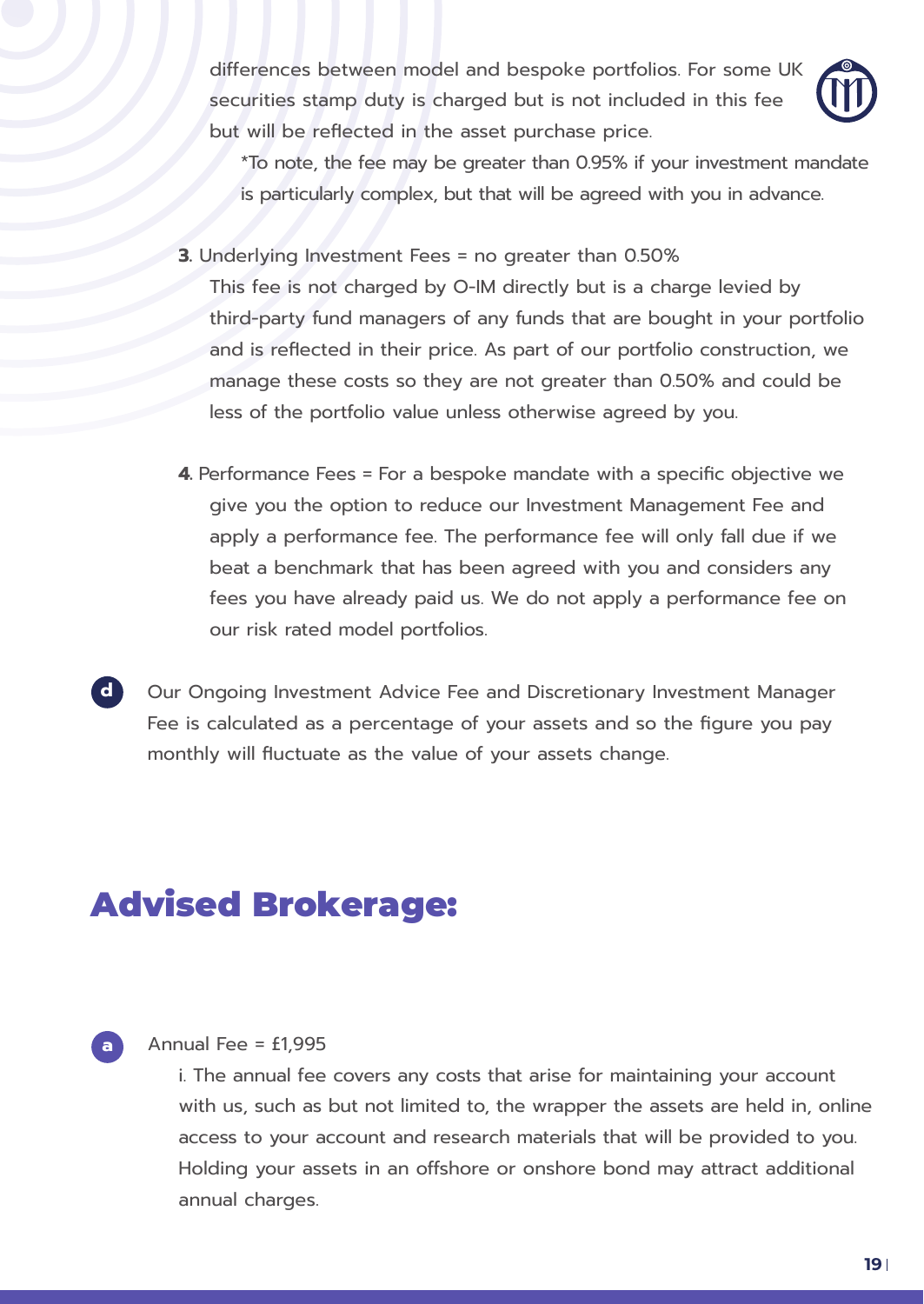Advised transaction fee i. 0.75% on the first £20,000 ii. 0.25% thereafter

iii. To note there is a minimum fee of £25.00



- **c** Execution only fee i. 0.5% flat fee – minimum fee of £25.00 applies
- **d** Excludes – Stamp Duty and PTM levy

**b**

**e** Custody and Administration = 0.25%

# Investment Consultancy

£350 per hour and we expect most reviews to be a minimum of three hours. Larger pieces of work can be agreed at a set price on request. **a**

# Value-Added-Tax (VAT)

- VAT is charged on products and services where applicable. **a**
- The initial charge and ongoing investment advice fee do not incur VAT. These are VAT exempt financial intermediary services (this could be subject to change). All other fees are subject to VAT at the standard rate (currently 20% but subject to change).. **b**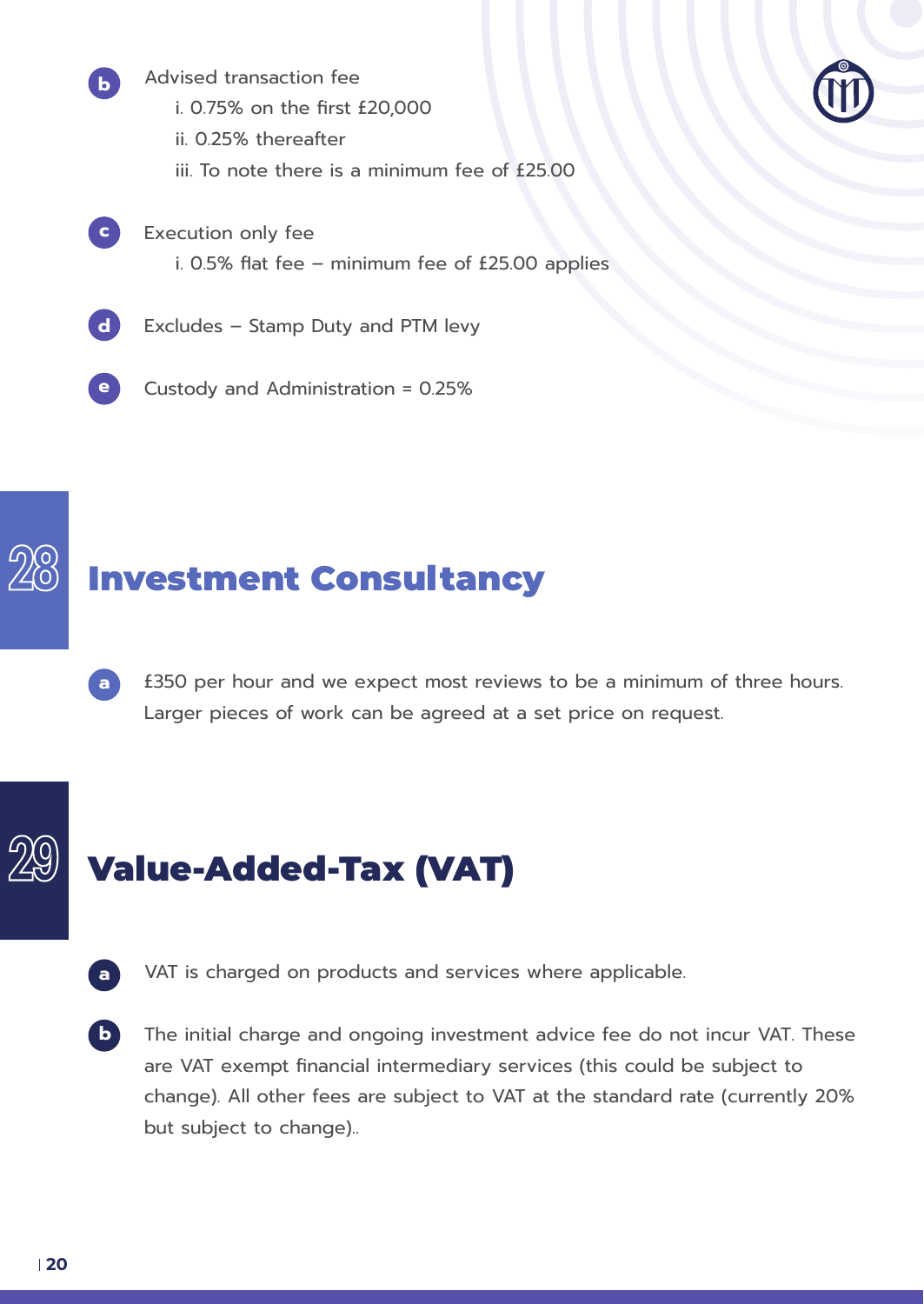# Disclosure of other Fees & Charges



All charges/fees will be fully disclosed to you. These will be agreed with you before we undertake any chargeable work for you. The precise charges relating to any work or recommendations we make will also be confirmed to you in writing. The custody and dealing charges will depend on which custodian we are using and so these will be provided as part of the list of total charges and included in our Investment Mandate. **a**

### Governance

This Agreement and any dispute or claim arising out of or in connection with it (including non-contractual disputes or claims) will be governed by and construed in accordance with the laws of England and Wales and subject to the jurisdiction of the courts in those lands. **a**

## Force Majeure

We will not be responsible for any failure to provide our service as a result of events beyond our reasonable control such as fire, flood, pandemic or other natural disaster. **a**

# Privacy Statement



This privacy statement sets out how O-IM Ltd uses and protects any information that you give us.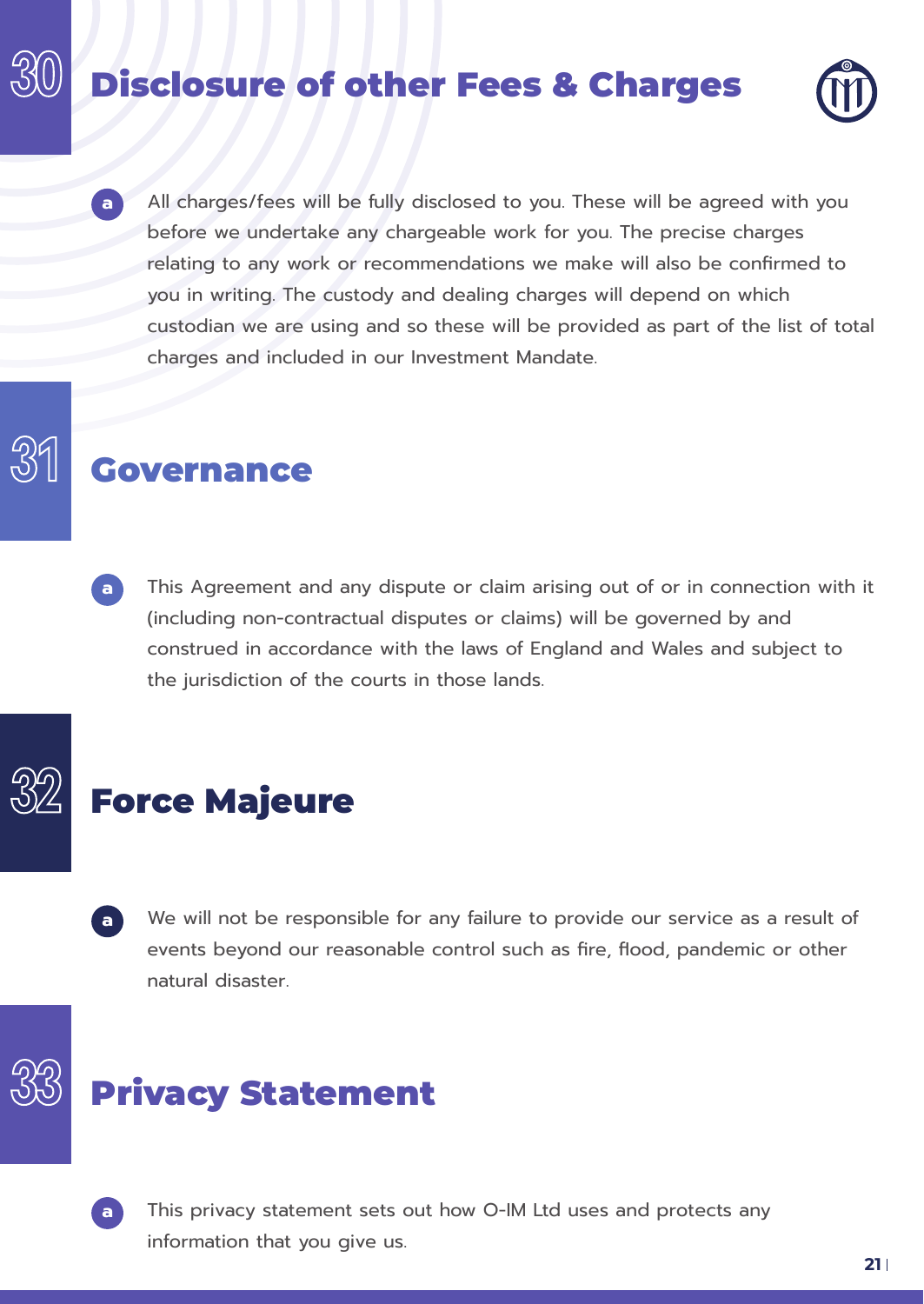- **b** Data Protection is important to us and we are committed to ensuring that your privacy is protected. O-IM is committed to transparency and it is important to us that you understand how we manage and process your personal data. Should we ask you to provide certain information by which you can be identified you can be assured that it will only be used in accordance with this privacy statement.
- **c** O-IM may change this statement from time to time. You should periodically check this statement to ensure that you are happy with any changes. This statement is effective from 2nd August 2021. Should you have any questions, requests, or concerns relating to your personal data privacy or the information in this statement, please contact our Data Protection Team: info@o-im.co.uk

# Global Data Protection Regulation (GDPR)

GDPR is purely to do with how we manage and protect your data and will have no impact on the services we provide to you. We are still committed to delivering market-leading, multi-disciplinary investment management services. **a**

### Personal Data

Personal data is information, which directly or indirectly identifies you. We are committed to processing your personal data in accordance with EU data protection laws. **a**

# Phone Line Recording

We record conversations that are conducted on one of our phone lines in accordance with regulation and for training and assurance purposes. Anything that is discussed during a phone conversation may be recorded. **a**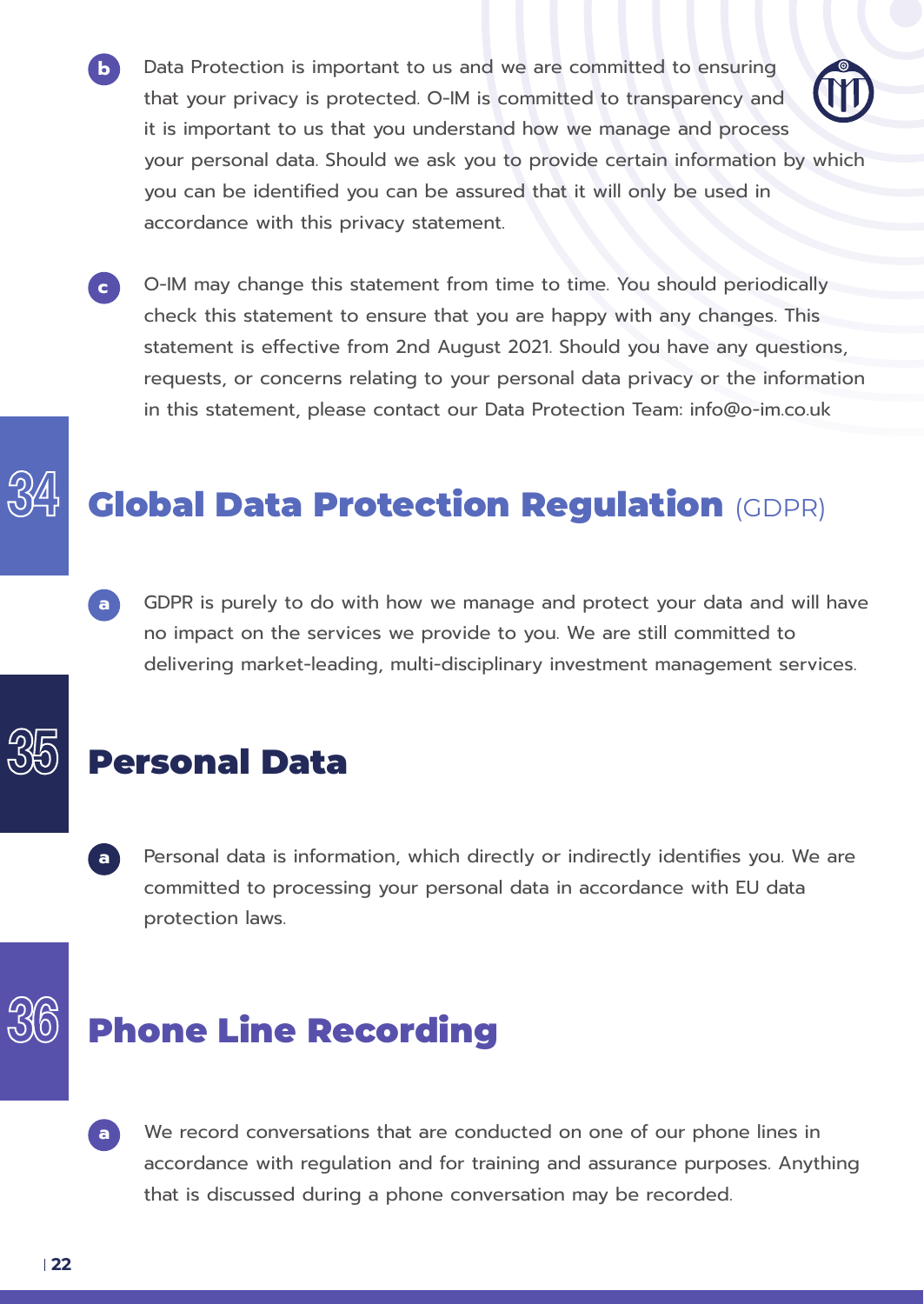### hat information we collect



- We may collect certain personal data, which will aid us in delivering the services set out in our contract with you. This includes personal identity details, financial information, information given during interactions or correspondence, and sensitive personal data. It is important to note that we will only collect this with your contractual permission unless we have a legal obligation or other lawful basis to do so.
	- We may also request information that requires your consent. If this is the case, we will set out the details of how we intend to use the data, acquire your consent and identify how you can withdraw consent. You have the right to withdraw your consent at any time. If you wish to withdraw your consent, please contact our Data Protection Team at info@o-im.co.uk

**b**

**a**

**b**

# How we collect data

- We may collect your personal data directly from you, as well as from other parties. This includes personal data from someone applying for a joint product or service, like a joint account, as well as from third parties, such as credit reference agencies, banks, suppliers, fraud prevention agencies, financial advisers, tax authorities, and introducers. **a**
	- We may also collect the following information from the O-IM website: i. Contact information including name, email address & phone number from the Contact Us enquiry form.
		- ii. Website usage and behaviour patterns using Cookies.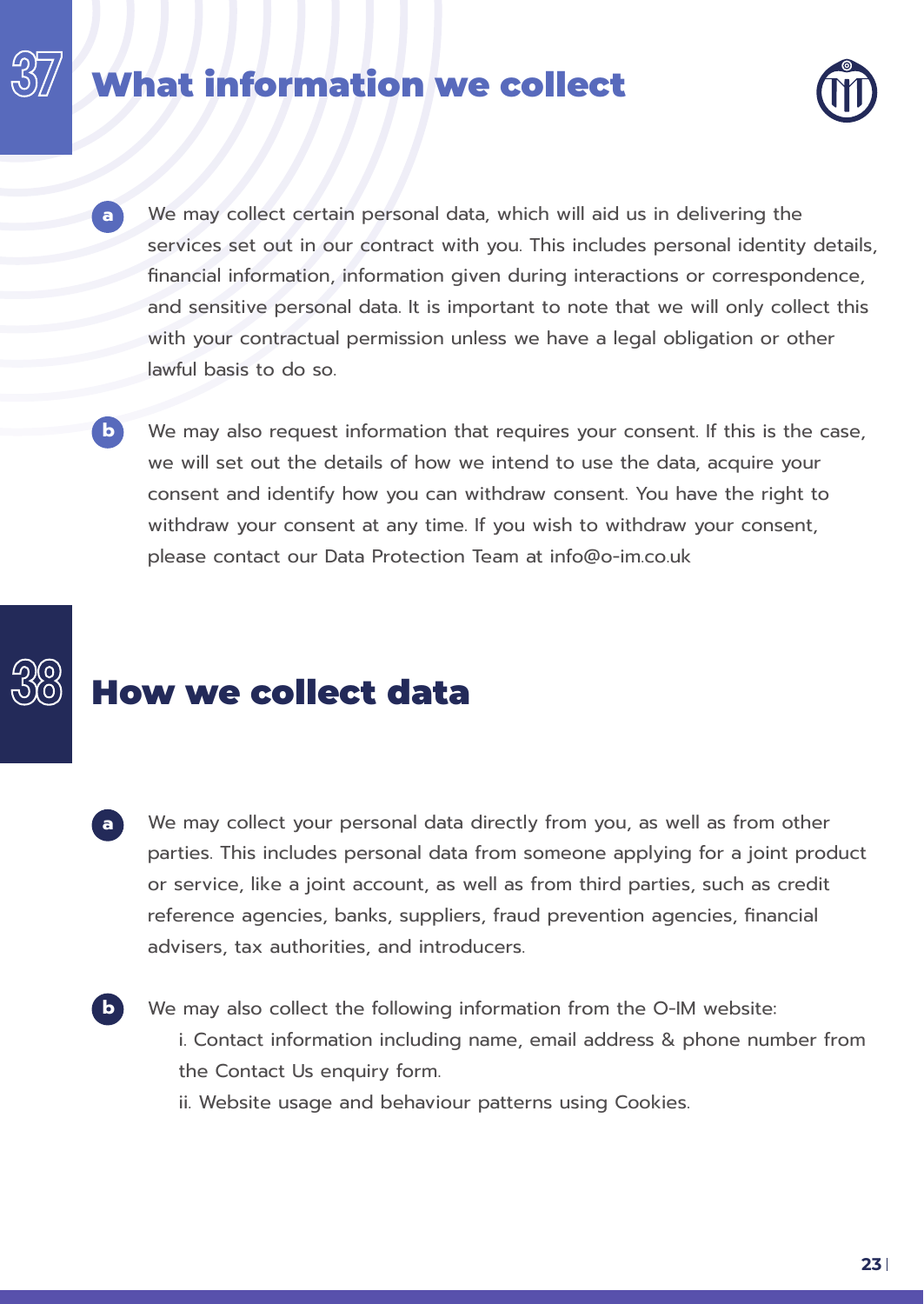# What we do with your data



**a**

The use of your data could include, but is not limited to, verifying your identity, providing you with products and services, managing your accounts or any contractual relationship with you, or administering surveys. We will also use it to help improve and keep you up to date with products and services we can provide to you. We may use data collected through Cookies to improve the user experience of our website through statistical analysis.

# Who has access to your data



We may disclose your data to several parties, including:

i. Our affiliates;

ii. Professional advisers, receivers and administrators, and service providers; iii. Courts, governmental and non-governmental agencies, law enforcement

agencies, and tax authorities;

iv. Third parties that acquire, or may acquire O-IM assets, shares, or a portion of the business;

v. Credit Reference Agencies and Fraud Prevention Agencies;

vi. Registrars and custodians where the market rules dictate

# Data protection outside of the EU

We may process or hold your personal data outside of the EEA. In these cases where the country may not have the same EEA laws, we will make sure your personal data is protected in accordance with the applicable data protection laws. **a**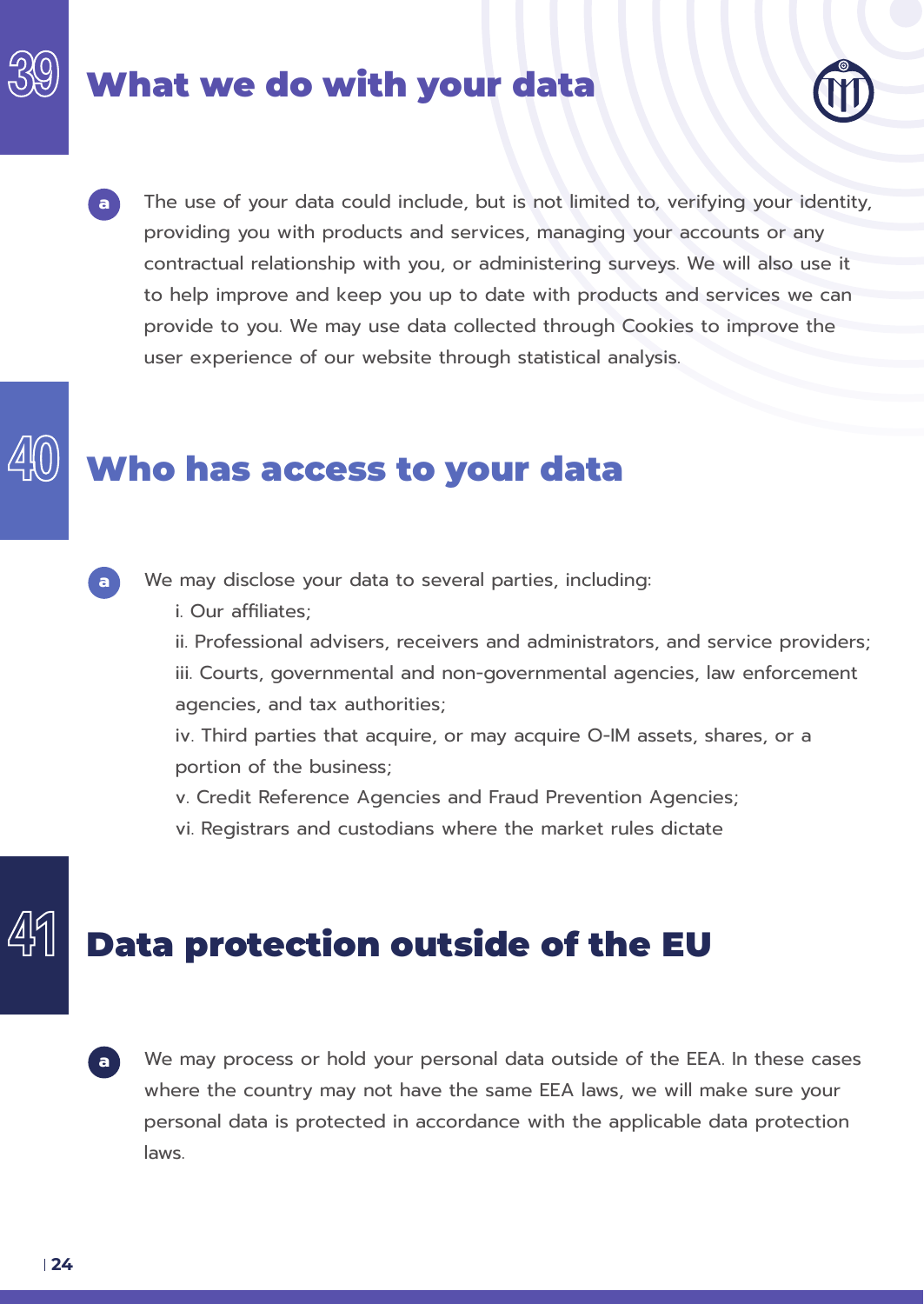# Links to other websites



Our website may contain links to other websites of interest. However, once you have used these links to leave our site, you should note that we do not have any control over that other website. Therefore, we cannot be responsible for the protection and privacy of any information which you provide whilst visiting such sites and such sites are not governed by this privacy statement. You should exercise caution and look at the privacy statement applicable to the website in question.

# Knowing your data rights

- Under the relevant data privacy laws, you have a right to request access to, change or object to the processing of your personal data. You can ask us to provide you with the data we hold about you, and if you want to, for us to delete it. In special circumstances you can even request your data is transferred from O-IM to another firm. **a**
- Should you wish to do any of the above, or have any concerns please contact our Data Protection Team at info@o-im.co.uk. If we are not able to address your concerns and you are still unhappy you may be able to make a complaint to the Information Commissioners Office (https://ico.org.uk). **b**

# Controlling your personal information



**a**

You may choose to restrict the collection or use of your personal information in the following ways: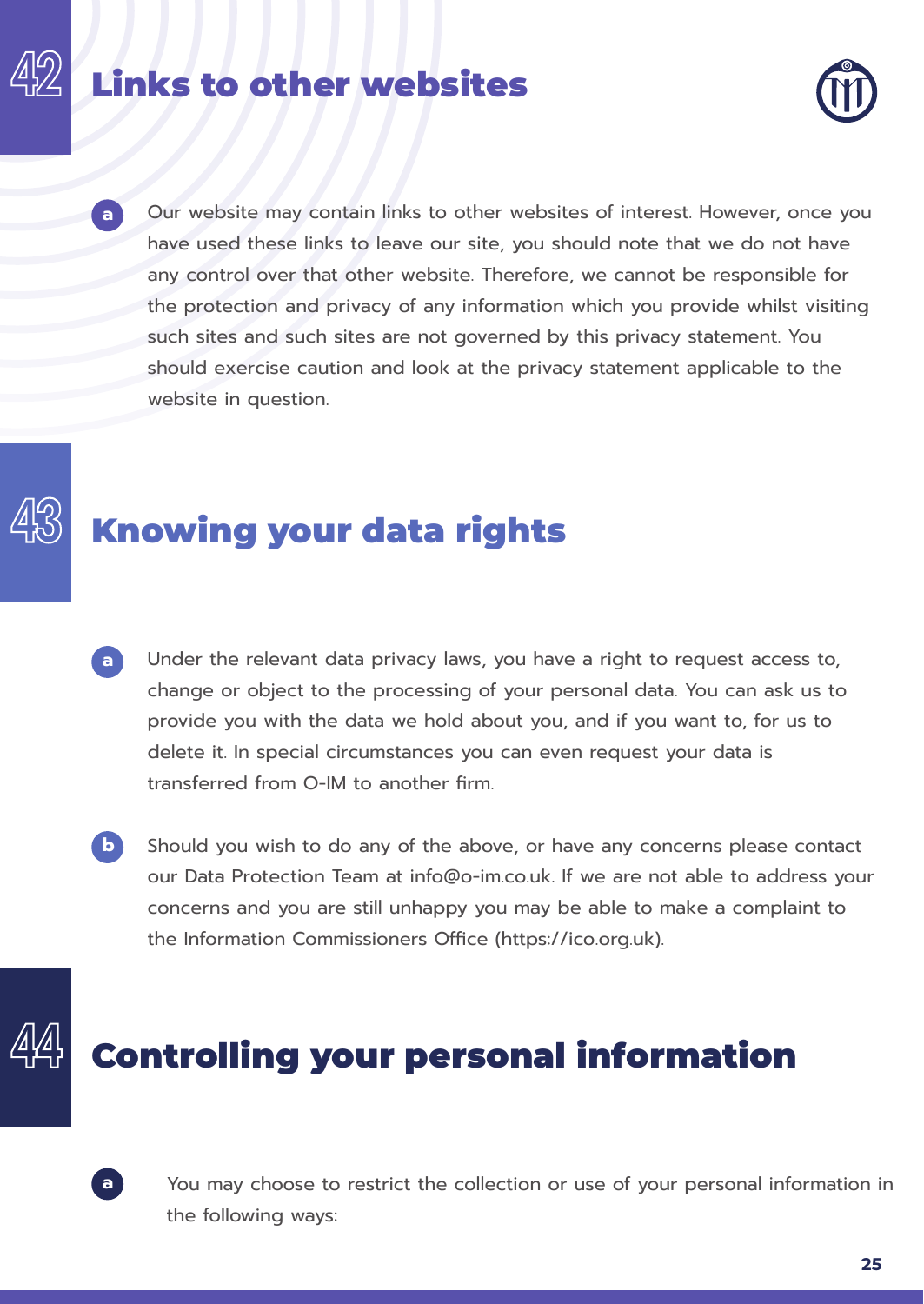i. if you have previously agreed to us using your personal information for direct marketing purposes, you may change your mind at any time by emailing us at info@o-im.co.uk.

ii. We will not sell, distribute or lease your personal information to third parties unless we have your permission or are required by law to do so.

**b**

You may request details of personal information which we hold about you under GDPR. If you would like a copy of the information held on you, please write to the O-IM address found in the back page or email our Data Protection Team at info@o-im.co.uk

If you believe that any information, we are holding on you is incorrect or incomplete, please write to or email us as soon as possible at the above address. We will promptly correct any incorrect information. **c**

# **Security**

- We are committed to ensuring that your information is secure. To prevent unauthorised access or disclosure, we have put in place suitable physical, technical and managerial procedures to safeguard and secure the information we collect. In addition, we limit access to your personal data to those employees, agents, contractors, and other third parties who have a business need to know. They will only process your personal data on our instructions, and they are subject to a duty of confidentiality. **a**
- We have put in place procedures to deal with any suspected data security breach and will notify you and any applicable regulator of a suspected breach where we are legally required to do so. In some cases, O-IM uses third parties to handle personal information on our behalf, e.g., IT providers who might store personal information on the cloud or access such information when checking the security of our network. **b**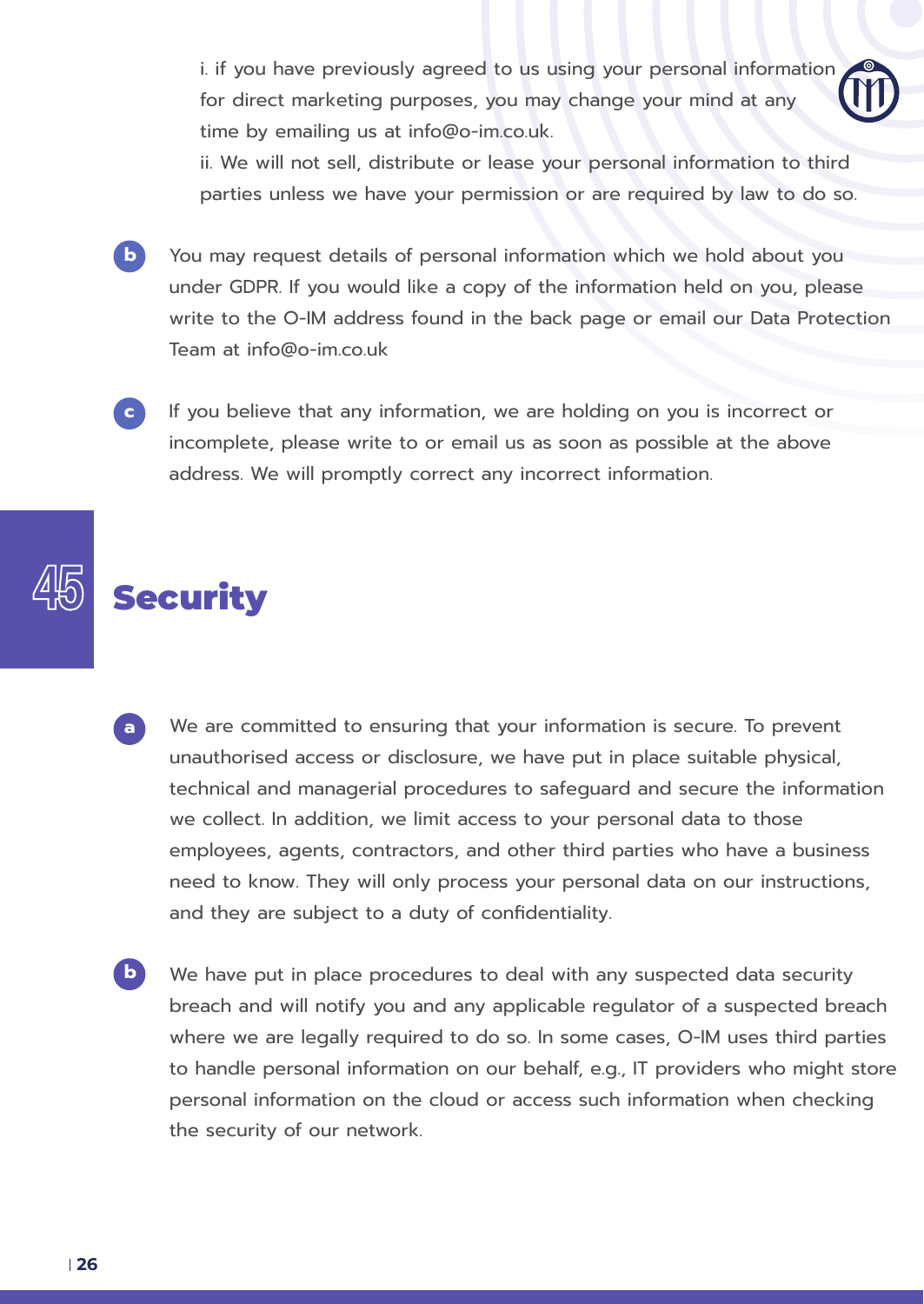### Products and Services that are right for you



A better understanding of your circumstances through personal data will help us deliver more products, services and events that may be of interest. We may contact you periodically to provide information regarding the above and invite you to participate in market research. If applicable laws require it, we will always ask for your consent before we send you certain types of marketing communications.

### How we use Cookies

**a**

- A cookie is a small file which asks permission to be placed on your computer's hard drive. Once you agree, the file is added, and the cookie helps analyse web traffic or lets you know when you visit a particular site. Cookies allow web applications to respond to you as an individual. The web application can tailor its operations to your needs, likes and dislikes by gathering and remembering information about your preferences. **a**
- We use traffic log cookies to identify which pages are being used. This helps us analyse data about webpage traffic and improve our website in order to tailor it to customer needs. We only use this information for statistical analysis purposes. Overall, cookies help us provide you with a better website by enabling us to monitor which pages you find useful and which you do not. A cookie in no way gives us access to your computer or any information about you. **b**
- You can choose to accept or decline cookies. Most web browsers automatically accept cookies, but you can usually modify your browser setting to decline cookies if you prefer. This may prevent you from taking full advantage of the website. **c**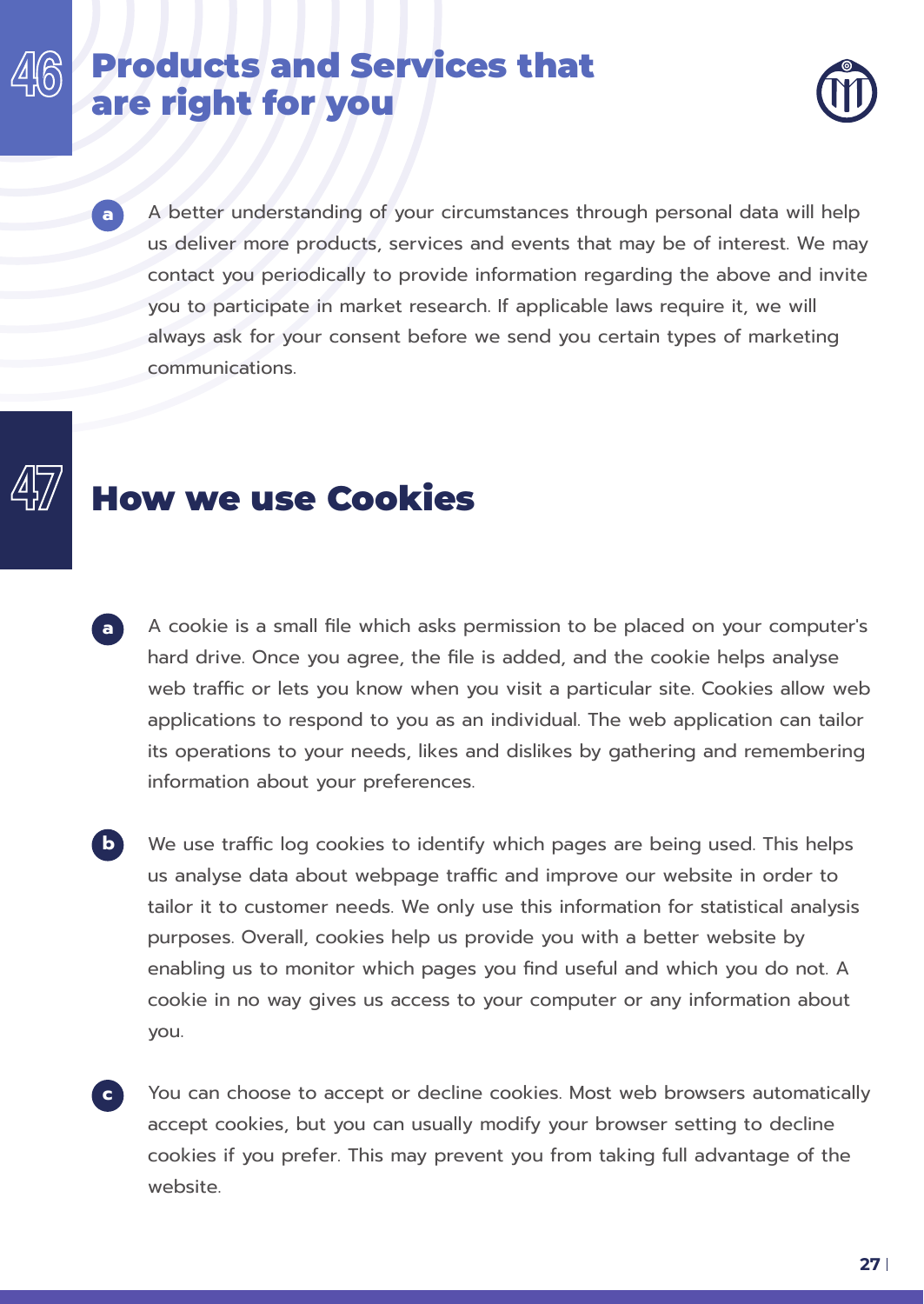# Our Promise to You



- We will take steps to protect your personal data against loss or theft, as well as from unauthorised access, disclosure, copying, use or modification. We will retain your personal data for at least 7 years from the end of the relationship or as long as we are required to for legal reasons to fulfil our record-keeping obligations and will not retain personal data longer than is necessary, unless there is a legal reason for extended retention, such as any ongoing contractual liability we may have for the advice provided. **a**
- We may revise or supplement our Privacy Statement from time to time to reflect any changes in our business, law, markets or the introduction of new technology. Should you have any questions, requests or concerns relating to your personal data privacy or the information in this statement, please contact our Data Protection Team at info@o-im.co.uk or write to the Data Protection Officer at the address shown at the back of this agreement. **b**

# Marketing and Sensitive Information

- Occasionally we may wish to contact you with details of other products or services we think may interest you. Accepting this agreement demonstrates consent (which you can withdraw at any time) to us contacting you for this purpose. **a**
- Some client data is deemed as sensitive, and we can only hold this with your explicit consent. If you disclose sensitive or confidential information, including documents that contain such information that you upload to our portal, you do so at your own freewill. **b**
- For clients of O-IM, we may obtain details of your health to provide you with portfolio management advice. You understand that the information will be kept, **c**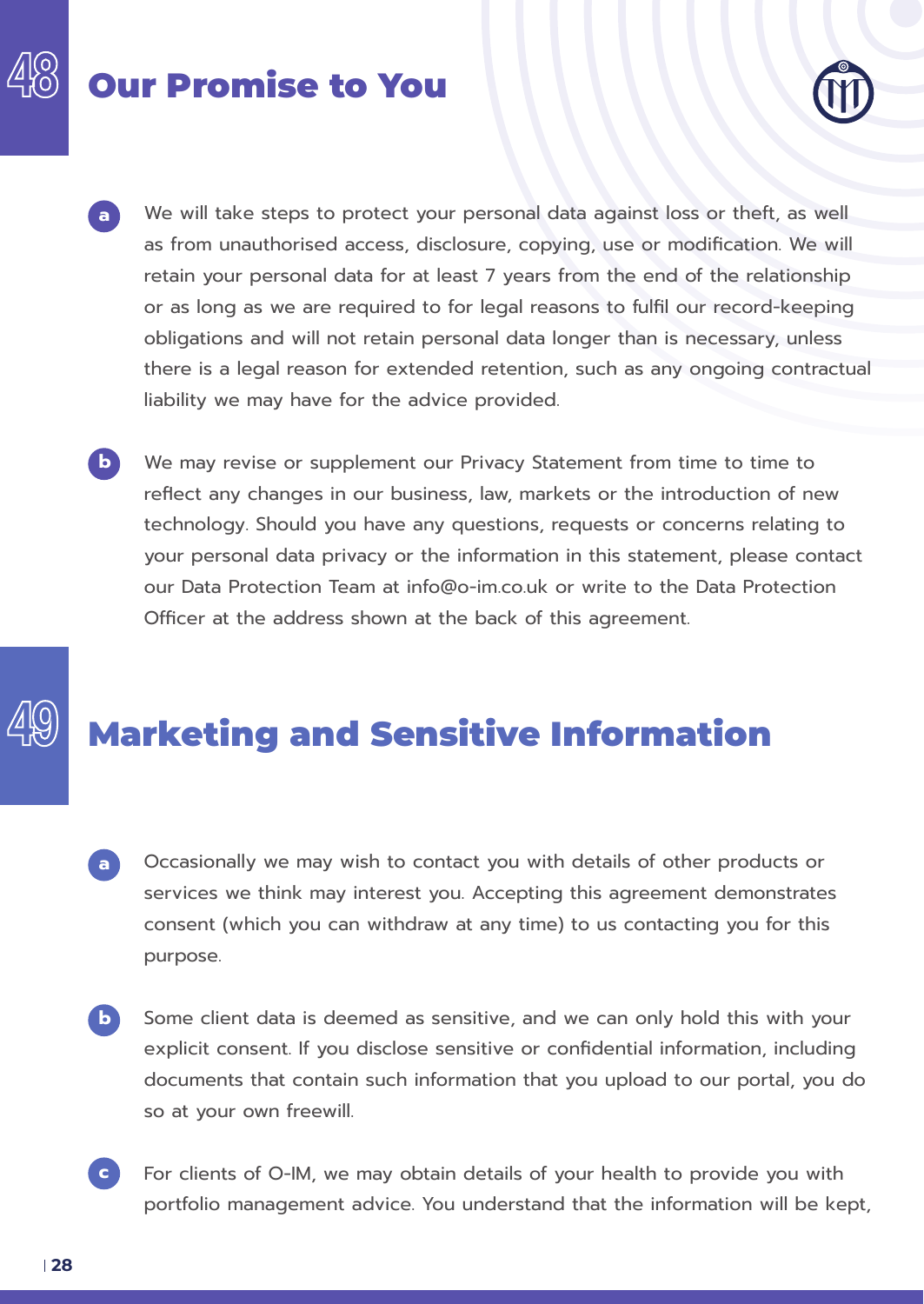securely, on file indefinitely or until O-IM no longer has any legal liability for advice that has been provided when it will be destroyed or deleted.



### Your Consent

**a**

This is our standard terms of business upon which we intend to rely and should be read in conjunction with your account opening forms and the O-IM Glossary. Acceptance of this client agreement will be taken as confirming that you have read and accept these terms. For your own benefit and protection, you should read these terms carefully before accepting them. If you do not understand any point in either document, please ask for further information.

i. I/We have read and understood that my information will be used as set out in O-IM's Privacy Statement. I/We certify that my consent, to keep and process this information, as stated above, is entirely voluntary and understand that I have the right to revoke this consent at any time by contacting the Data Protection Team at info@o-im.co.uk

ii. I acknowledge that this agreement will come into effect from the date of issue.

iii. I also confirm acceptance of the fees due under this agreement being deducted from the portfolio by the custodian.